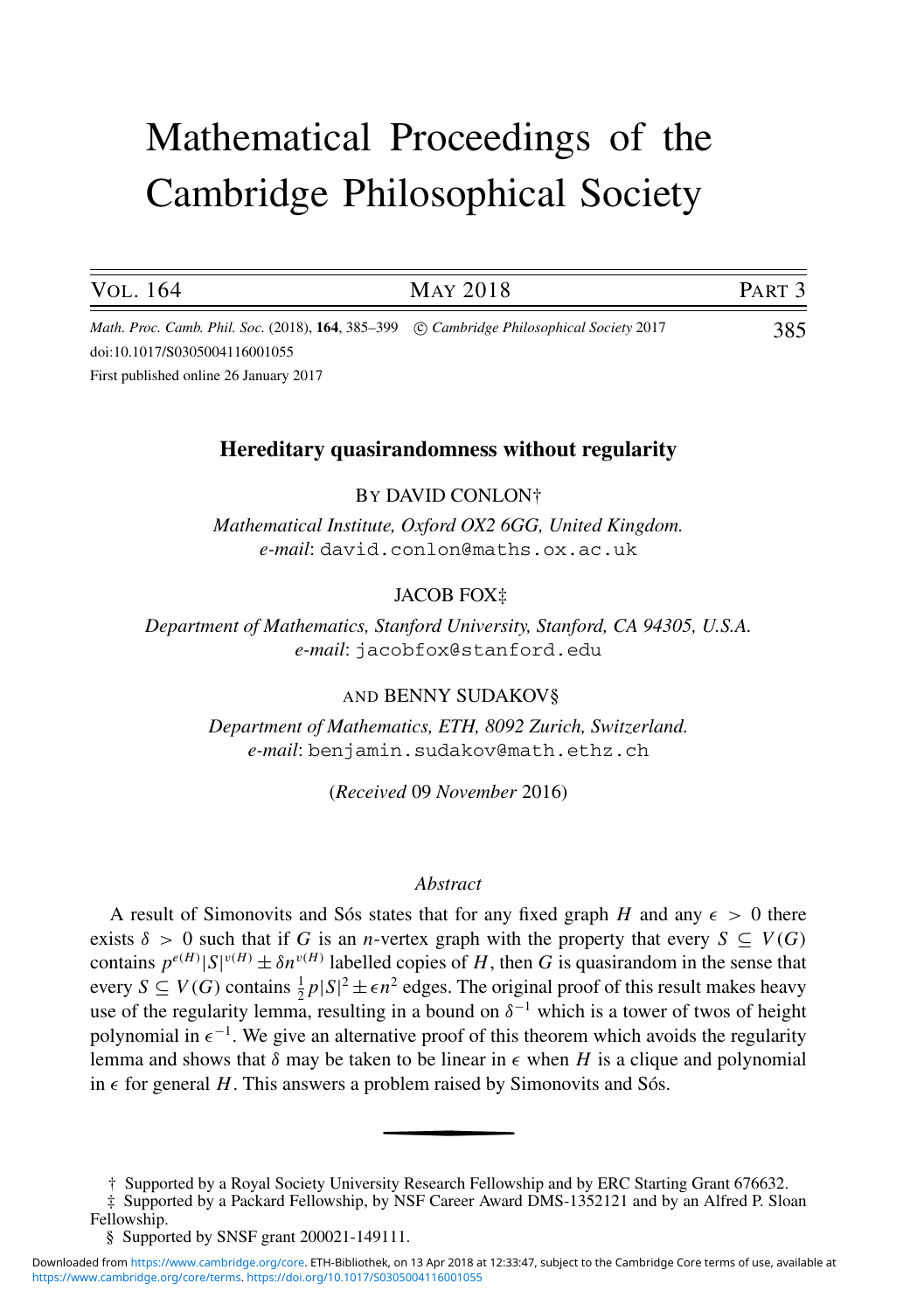#### 1. *Introduction*

What does it mean to say that a graph is random-like and how does one construct such graphs? Attempts to answer these questions have played a central role in mathematics over the last forty years, with connections to combinatorics, probability, number theory, theoretical computer science and more (see, for example, [**8**, **12**]).

For dense graphs, there is a somewhat surprising answer to the first question, in that many of the possible definitions for what it means to be random-like turn out to be equivalent, a fact first observed by Chung, Graham and Wilson [**1**], building on earlier work of Thomason [**24**, **25**]. To be more precise, let *H* be a fixed graph with *r* vertices and *m* edges,  $0 < p < 1$ a fixed constant and *G* an *n*-vertex graph. Consider the following properties that *G* might have:

- $\mathcal{P}_{H,p}(\epsilon)$ : the number of labelled copies of *H* in *G* is within  $\epsilon n^r$  of  $p^m n^r$ ;
- $\mathcal{P}_{H,p}^{*}(\epsilon)$ : for every subset *S* ⊆ *V*(*G*), the number of labelled copies of *H* in the induced subgraph  $G[S]$  is within  $\epsilon n^r$  of  $p^m |S|^r$ .

The property  $\mathcal{P}_{H,p}$  asks that the number of copies of *H* in *G* is close to what one would expect in the binomial random graph  $G(n, p)$ , while the hereditary property  $\mathcal{P}_{H, p}^{*}$  asks for a more robust version of this condition, saying that the copies of *H* are also uniformly distributed in *G*, again just as one would expect in *G*(*n*, *p*).

A sequence of graphs  $(G_n)_{n=1}^{\infty}$  with  $|G_n| = n$  is said to be *p-quasirandom* if it satisfies the property  $\mathcal{P}_{2,p}^*(\epsilon)$  with  $\epsilon = o(1)$ , where, here and throughout the paper, we write  $\mathcal{P}_{r,p}$ and  $\mathcal{P}_{r,p}^*$  for  $\mathcal{P}_{H,p}$  and  $\mathcal{P}_{H,p}^*$  when *H* is the complete graph *K<sub>r</sub>*. That is, a sequence of graphs is *p*-quasirandom if the density of  $G_n$  is asymptotic to *p* and the edges are uniformly distributed across subsets. Of the equivalent formulations discovered by Chung, Graham and Wilson [**1**], the most striking is perhaps the following.

THEOREM (Chung–Graham–Wilson). *For any*  $\epsilon > 0$ , there exists  $\delta > 0$  such that:

- (a) *if a graph satisfies*  $\mathcal{P}_{2,p}(\delta)$  *and*  $\mathcal{P}_{C_4,p}(\delta)$ *, then it also satisfies*  $\mathcal{P}_{2,p}^*(\epsilon)$ ;
- (b) if a graph satisfies  $\mathcal{P}_{2,p}^*(\delta)$ , then it also satisfies  $\mathcal{P}_{2,p}(\epsilon)$  and  $\mathcal{P}_{C_4,p}(\epsilon)$ .

It follows from part (*a*) that if the number of edges and the number of cycles of length four in a sequence of graphs  $(G_n)_{n=1}^{\infty}$  are both asymptotic to their expected values in the random graph  $G(n, p)$ , then the sequence is *p*-quasirandom. What is striking about this conclusion is that a purely global property, that of having certain counts of edges and cycles of length four, is sufficient to imply a local property about the distribution of edges on small subsets. Moreover, by part (*b*), the converse also holds.

A similar result is conjectured  $[4, 21]$  to hold when  $C_4$  is replaced by any bipartite graph *H* with at least one cycle. Known as the forcing conjecture, this conclusion is now known to hold for a wide range of bipartite graphs, with progress on the conjecture closely paralleling recent progress [**4**, **5**, **11**, **14**, **22**] on Sidorenko's conjecture. On the other hand, part (*a*) does not hold when  $C_4$  is replaced by a non-bipartite  $H$ . To see this for triangles, consider the graph *G* on *n* vertices consisting of four disjoint sets  $V_1$ ,  $V_2$ ,  $V_3$  and  $V_4$ , each of order  $n/4$ , with  $V_1$  and  $V_2$  complete,  $V_3$  and  $V_4$  empty, a complete bipartite graph between  $V_3$  and  $V_4$ and a random bipartite graph with edge probability  $1/2$  between  $V_1 \cup V_2$  and  $V_3 \cup V_4$ . This graph has density  $1/2$  and asymptotically  $n^3/8$  labelled triangles. However, it is clearly not 1/2-quasirandom.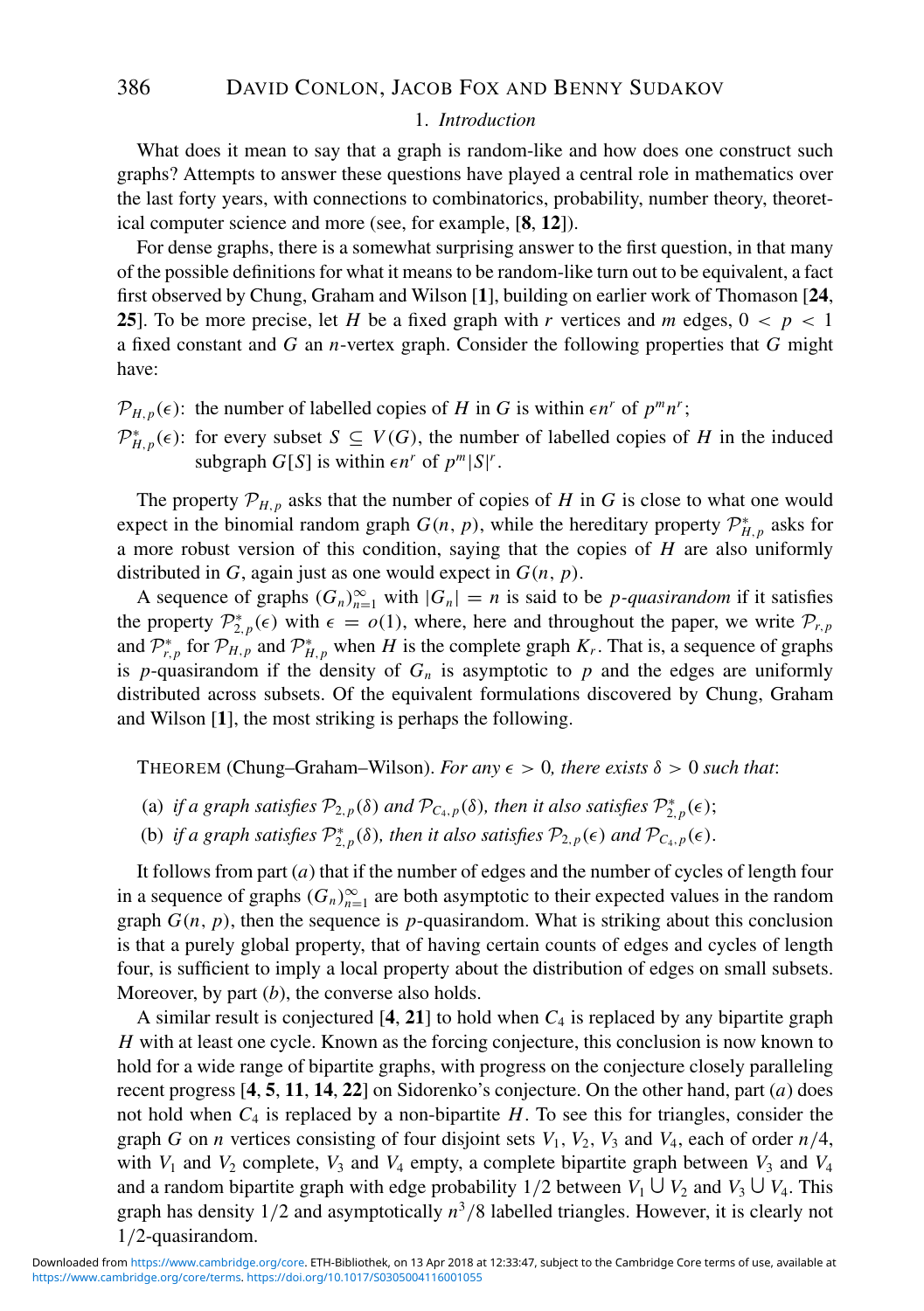A key result about quasirandom graphs, proved by Simonovits and Sós [20], says that such counterexamples can be avoided if we strengthen our assumption, asking that *G* satisfies the hereditary property  $\mathcal{P}_{H,p}^*$  rather than just  $\mathcal{P}_{H,p}$ . That is, a sequence of graphs  $(G_n)_{n=1}^{\infty}$  with  $|G_n| = n$  is *p*-quasirandom if every subset *S* ⊆ *V*(*G<sub>n</sub>*) contains roughly the same number of copies of *H* as one would expect to find in  $G(n, p)$ .

THEOREM (Simonovits–Sós). For any  $\epsilon > 0$ , there exists  $\delta > 0$  such that if a graph *satisfies*  $\mathcal{P}_{H,p}^{*}(\delta)$ *, then it also satisfies*  $\mathcal{P}_{2,p}^{*}(\epsilon)$ *.* 

The original proof of this result makes heavy use of the regularity lemma [**23**], resulting in a bound on  $\delta^{-1}$  which is a tower of twos of height polynomial in  $\epsilon^{-1}$ . The main aim of this paper is to give an alternative proof of this theorem which avoids the use of the regularity lemma, giving a much better bound for  $\delta$  in terms of  $\epsilon$ . This answers a problem raised by Simonovits and Sós in their paper. In reality, we prove two theorems, the first showing that  $\delta$ may be taken to be linear in  $\epsilon$  when *H* is a clique, a result which is clearly optimal (consider the random graph with density  $p + \epsilon$ ), and the second showing that  $\delta$  may be taken to be polynomial in  $\epsilon$  for general *H*.

THEOREM 1.1. *For every natural number*  $r \geqslant 3$ *, there is a constant c(r) such that if p* and  $\epsilon$  are constants with  $0 < \epsilon$ ,  $p < 1$  and n is sufficiently large depending on r, p and  $\epsilon$ , *then any n-vertex graph G that satisfies*  $\mathcal{P}_{r,p}^*(\delta)$  *with*  $\delta = c(r)p^{2r^2\epsilon}$  *also satisfies*  $\mathcal{P}_{2,p}^*(\epsilon)$ *.* 

THEOREM 1.2. *For every*  $0 < p < 1$  and natural number  $r \ge 3$ , there are constants  $c = c(p, r)$  *and*  $c'(p, r)$  *such that if H is a graph with r vertices,*  $0 < \epsilon < 1/2$  *and a graph G* satisfies  $\mathcal{P}_{H,p}^{*}(\delta)$  *with*  $\delta = c'(p,r)\epsilon^{c(p,r)}$ , then it also satisfies  $\mathcal{P}_{2,p}^{*}(\epsilon)$ *.* 

We note that another alternative proof for a variant of the Simonovits–Sós theorem, also avoiding regularity, was found independently by Reiher and Schacht [**18**]. However, their result uses slightly stronger assumptions and gives weaker quantitative control than ours. As well as being interesting in its own right, our close attention to quantitative aspects was motivated by the possibility of application in extremal combinatorics. Indeed, the best bounds for a number of well-known theorems in this area, including Ramsey's theorem [**2**] and Szemerédi's theorem [7], rely crucially on the interplay between different notions of quasirandomness. Our results bring the Simonovits–Sós theorem into a range where it could also be profitably applied in this manner.

The rest of the paper will be laid out as follows: we study complete graphs in the next section, proving Theorem 1·1; we treat the general case in Section 3, proving Theorem 1·2; and we conclude with some further remarks and open problems in Section 4. For the sake of clarity of presentation, we systematically omit floor and ceiling signs whenever they are not crucial.

## 2. *Complete graphs*

In this section, we prove Theorem 1·1. We will need several lemmas about graphs *G* that satisfy  $\mathcal{P}_{r,p}^{*}(\delta)$ , the first of which estimates the number of *r*-cliques with exactly *i* vertices in one set *X* and  $r - i$  vertices in another set *Y*. The proof draws on ideas used by Shapira [**19**] when studying a related problem. Here and throughout this section, we will use big *O* notation, allowing the hidden constants to depend on the clique size *r* but not on the edge density *p*. In keeping with the statement of Theorem 1·1, we will always assume that *n* is taken sufficiently large.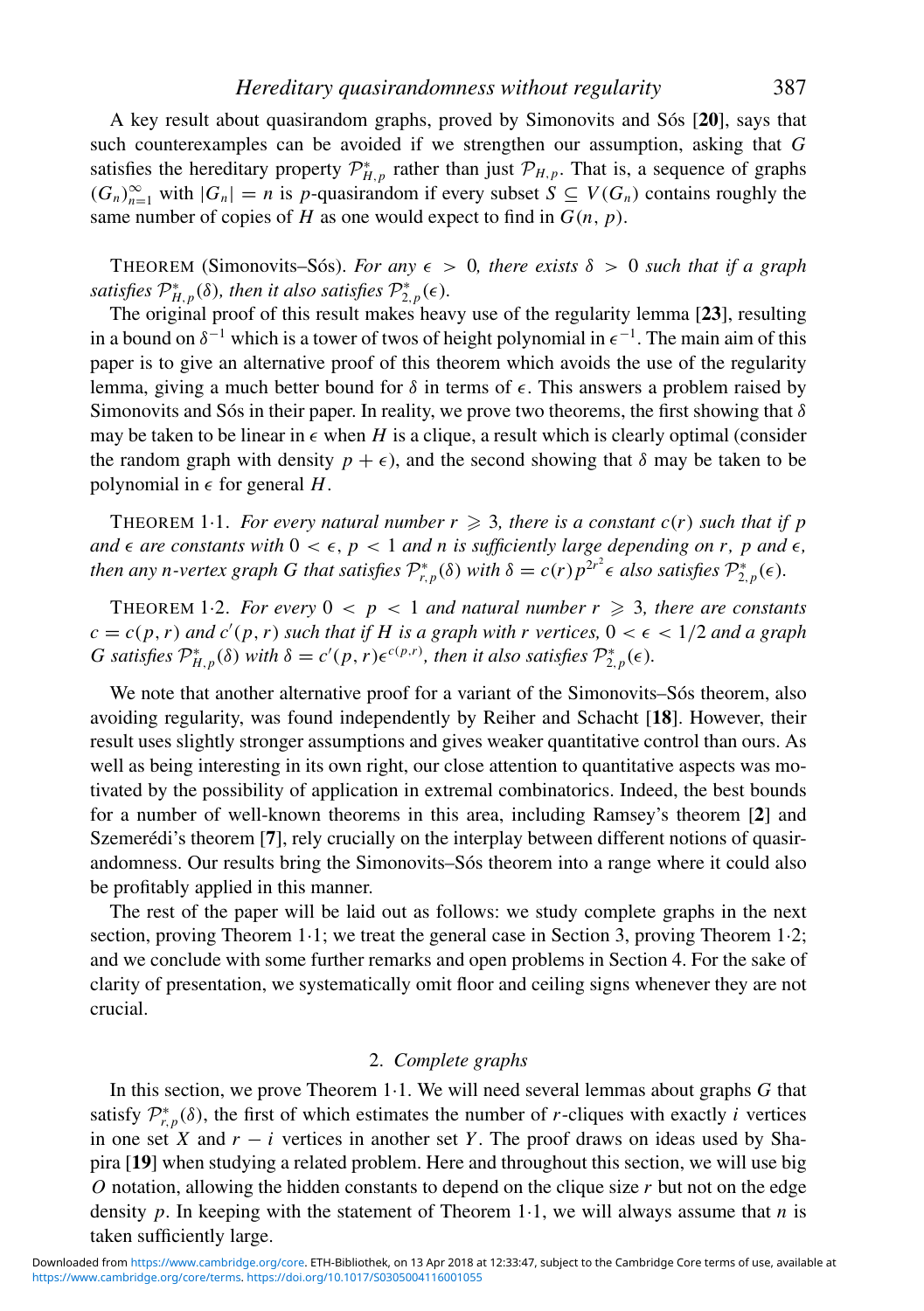LEMMA 2 $\cdot$ 1. Let G be an n-vertex graph that satisfies  $\mathcal{P}_{r,p}^*(\delta)$ . Then, for all disjoint sub*sets X, Y of V(G), the number of labelled r-cliques with exactly i vertices in X and*  $r - i$ *vertices in Y deviates from*  $\binom{r}{i}$  $\int_{i}^{r} p^{(\frac{r}{2})} |X|^{i} |Y|^{r-i}$  *by at most O*(δ*n<sup>r</sup>*)*.* 

*Proof.* Let  $x_i = \binom{r}{i}$  $f'_i$ ) $p^{t'_i}$  $|X|^i$  $|Y|^{r-i}$  and let *x*<sup>*i*</sup> be the number of labelled *r*-cliques with exactly *i* vertices in *X* and  $r - i$  vertices in *Y*. Pick a random subset  $X' \subseteq X$  of order  $q|X|$ . The expected number of labelled cliques of order *r* in  $X' \cup Y$  is (up to lower order terms)  $\sum_i q^i x'_i$  and this deviates from

$$
p^{r/2}(q|X|+|Y|)^r = \sum_i q^i p^{r/2} {r \choose i} |X|^i |Y|^{r-i} = \sum_i q^i x_i
$$

by at most  $O(δn<sup>r</sup>)$ .

For  $j = 1, 2, \ldots, r + 1$ , let  $q_j = j/(r + 1)$  and let A be the  $(r + 1) \times (r + 1)$  matrix with  $a_{ji} = q^i_j$ . The matrix *A* is not singular, since it is a Vandermonde matrix and the  $q_j$  are distinct. Let *a* be a maximum in absolute value entry of *A*<sup>−</sup>1, noting that this depends only on *r*. Let  $x = (x_0, x_1, \ldots, x_r)$  and  $x' = (x'_0, x'_1, \ldots, x'_r)$ . By the above discussion, we know that the coordinates of the vectors  $z = Ax$  and  $z' = Ax'$  differ by at most  $O(\delta n^r)$ . Since  $x - x' = A^{-1}(z - z')$ , it follows that the coordinates of the vectors *x* and *x'* differ by at most  $O(r \cdot |a| \cdot \delta n^r) = O(\delta n^r)$ , completing the proof.

We will need a corollary of this lemma saying that for any subset  $U \subseteq V(G)$ , most  $u \in U$  are contained in approximately the same number of *r*-cliques in *U*. The following definition helps capture this condition.

*Definition.* Given a subset  $U \subseteq V(G)$  and a vertex  $u \in U$ , let  $c_U(u)$  denote the number of *r*-cliques in *U* containing *u* and  $disc_U(u) = |c_U(u) - p^{{r \choose 2}}|U|^{r-1}/(r-1)!|$ .

COROLLARY 2.1. Let G be an n-vertex graph that satisfies  $\mathcal{P}_{r,p}^*$  $\sum_{u \in U} \text{disc}_U(u) = O(\delta n^r).$ (δ)*. Then*

*Proof.* Partition *U* into two sets *U'*, *U''* such that *U'* is the set of all vertices  $u \in U$  satisfying  $c_U(u) \geq p^{r/2} |U|^{r-1}/(r-1)!$ . Then we can write  $\sum_{u \in U} disc_U(u) = \sum_{v=1}^r + \sum_{v=2}^r$ , where  $\sum_{i=1}^{n} \sum_{u \in U'} \left( c_U(u) - p^{\binom{n}{2}} |U|^{r-1} / (r-1)! \right)$  and  $\sum_{i=2}^{n} \sum_{u \in U''} \left( c_U(u) - p^{\binom{n}{2}} |U|^{r-1} / (r-1)! \right)$ 1)!). Note that  $\sum_1$  can be written as a sum of *r* terms, each estimating the deviation of *i* times the number of *r*-cliques in  $G[U]$  with exactly *i* vertices in *U'* and  $r - i$  vertices in *U*". By Lemma 2·1, all these terms are bounded by  $O(\delta n^r)$  and, therefore,  $\sum_1 = O(\delta n^r)$ . A similar argument shows that  $\sum_2 = O(\delta n^r)$ .

*Definition.* Given two vertices  $u, v \in V(G)$ , let  $c(u, v)$  denote the number of subsets *S* ⊂ *V*(*G*) of order *r* − 1 such that both {*u*}  $\cup$  *S* and {*v*}  $\cup$  *S* form an *r*-clique in *G* and write

$$
disc(u, v) = \left| c(u, v) - p^{\binom{r}{2}} d^{r-1}(v) / (r-1)! \right|,
$$

where  $d(v)$  is the order of the neighbourhood of v.

Note that by definition  $c(u, v) = c(v, u)$ . Therefore, by the triangle inequality, we have

$$
disc(u, v) + disc(v, u) \geqslant p^{\binom{r}{2}} \big| d^{r-1}(v) - d^{r-1}(u) \big| / (r-1)!.
$$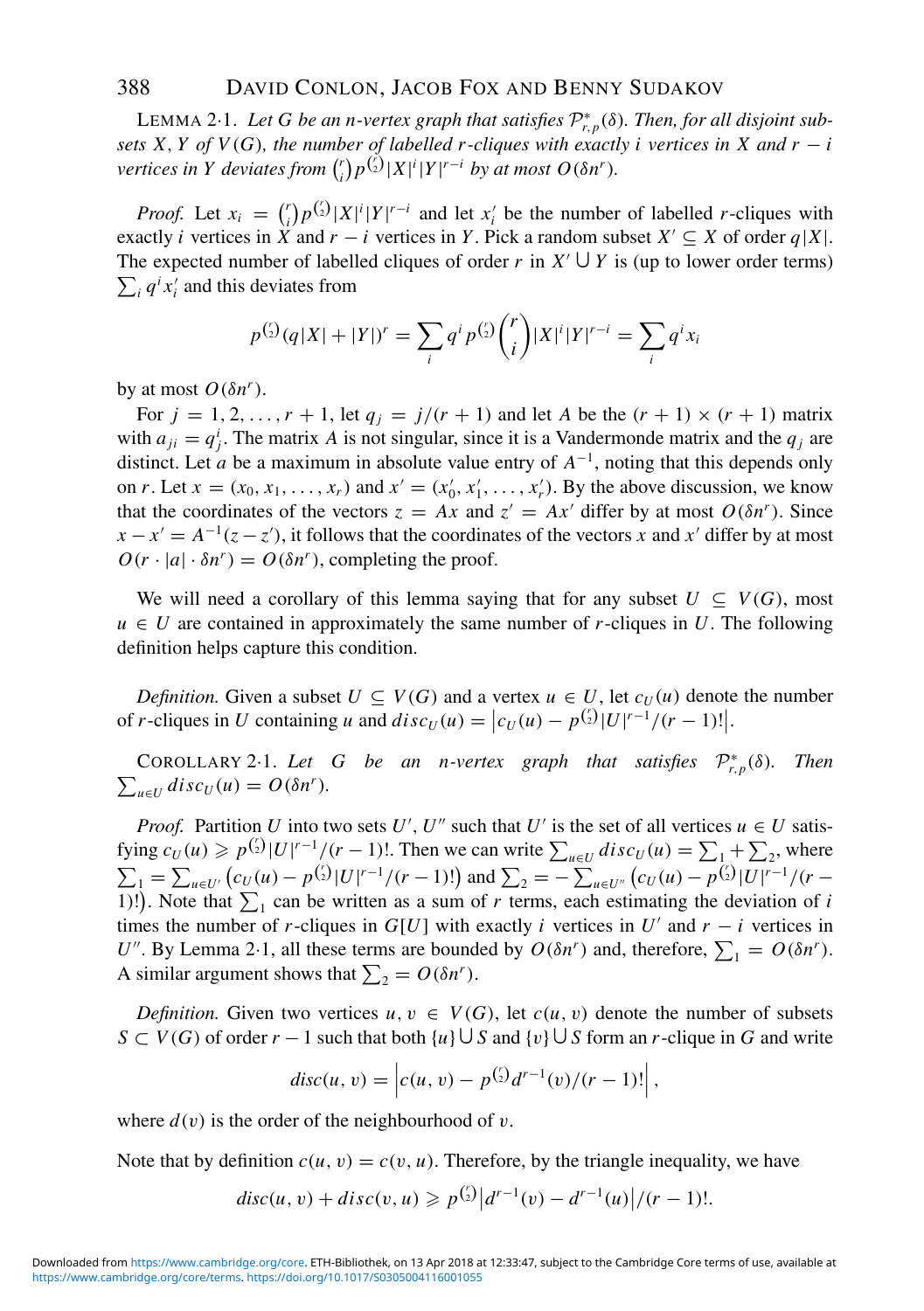Using this inequality, we can prove the following lemma which shows that most pairs of vertices in *G* have comparable degree.

LEMMA <sup>2</sup>·2. *Let G be an n-vertex graph that satisfies* <sup>P</sup><sup>∗</sup> *<sup>r</sup>*,*<sup>p</sup>*(δ)*. Then*

$$
\sum_{u,v \in V(G)} |d^{r-1}(v) - d^{r-1}(u)| = O(p^{-(\zeta)} \delta n^{r+1}).
$$

*Proof.* By the above discussion, we have that

$$
\sum_{u} \sum_{v \neq u} disc(v, u) = \sum_{\{u, v\}} (disc(u, v) + disc(v, u)) \geqslant p^{\binom{r}{2}} \sum_{\{u, v\}} \left| d^{r-1}(v) - d^{r-1}(u) \right| / (r-1)!
$$

Therefore, to prove the statement, it is enough to show that  $\sum_{v \neq u} \text{disc}(v, u) = O(\delta n^r)$  for each *u*.

Let *U* be the set of neighbours of *u* in *G* and let *W* be the complement of *U*. Partition *W* further into *W'*, *W''*, where *W'* is the set of all vertices *v* such that  $c(v, u) \geqslant$  $p^{r} (x) d^{r-1}(u) / (r-1)!$ . Then we can write  $\sum_{v \neq u} \text{disc}(v, u) = \sum_{v \neq u} \sum_{v \neq v} \sum_{v \neq v}$ , where  $\sum_{v \neq v}$  $\sum_{v \in W'} (c(v, u) - p^{r \choose 2} d^{r-1}(u)/(r-1)!)$ ,  $\sum_{v \in W''} (c(v, u) - p^{r \choose 2} d^{r-1}(u)/(r-1)!)$ and  $\sum_{3} = \sum_{v \in U} disc_{U}(v)$ . The first (resp., second) sum estimates the deviation of the number of *r*-cliques with one vertex in *W'* (resp., *W"*) and the remaining  $r - 1$  vertices in *U*. Thus, by Lemma 2·1, it is bounded by  $O(\delta n^r)$ . The third sum is bounded by  $O(\delta n^r)$  by Corollary 2·1.

We also need an elementary inequality, which follows as an easy corollary of the next result.

PROPOSITION 2.1. Let  $a_1, \ldots, a_n$  and  $b_1, \ldots, b_n$  be two sets of n non-negative numbers. *Then, for any positive integer s,*

$$
\sum_{i,j}|b_j^s-a_i^s|\geqslant n\sum_jb_j^s-\sum_jb_j^{s-1}\cdot\sum_ia_i.
$$

*Proof.* This follows since

$$
\sum_{i,j} |b_j^s - a_i^s| = \sum_{i,j} |b_j - a_i||b_j^{s-1} + \dots + a_i^{s-1}| \ge \sum_{i,j} |b_j - a_i|b_j^{s-1}
$$
  
\n
$$
\ge \sum_{i,j} (b_j - a_i)b_j^{s-1} = n \sum_j b_j^s - \sum_j b_j^{s-1} \cdot \sum_i a_i,
$$

where in both inequalities we used the fact that the  $a_i$  and  $b_j$  are non-negative and in the second inequality we also used the reverse triangle inequality  $|x - y| \ge |x| - |y|$ .

COROLLARY 2.2. Let  $a_1, \ldots, a_n$  and  $b_1, \ldots, b_n$  be two sets of n non-negative numbers. *Then, for any positive integer s,*  $\sum_{i,j} |b_j^s - a_i^s| \geqslant \sum_j b_j^{s-1} \cdot (\sum_j b_j - \sum_i a_i)$ .

*Proof.* Applying Jensen's inequality twice, first with the function  $x^{s/(s-1)}$  and then with the function  $x^{s-1}$ , we obtain that  $\frac{1}{n}\sum_j b_j^s \geq (\frac{1}{n}\sum_j b_j^{s-1})^{s/(s-1)}$  and  $(\frac{1}{n}\sum_j b_j^{s-1})^{1/(s-1)}$  $\geqslant$  $\frac{1}{n}\sum_j b_j$ . Therefore,  $\frac{1}{n}\sum_j b_j^s \geq \frac{1}{n}\sum_j b_j^{s-1} \cdot \frac{1}{n}\sum_j b_j$ . Together with Proposition 2·1, this proves the corollary.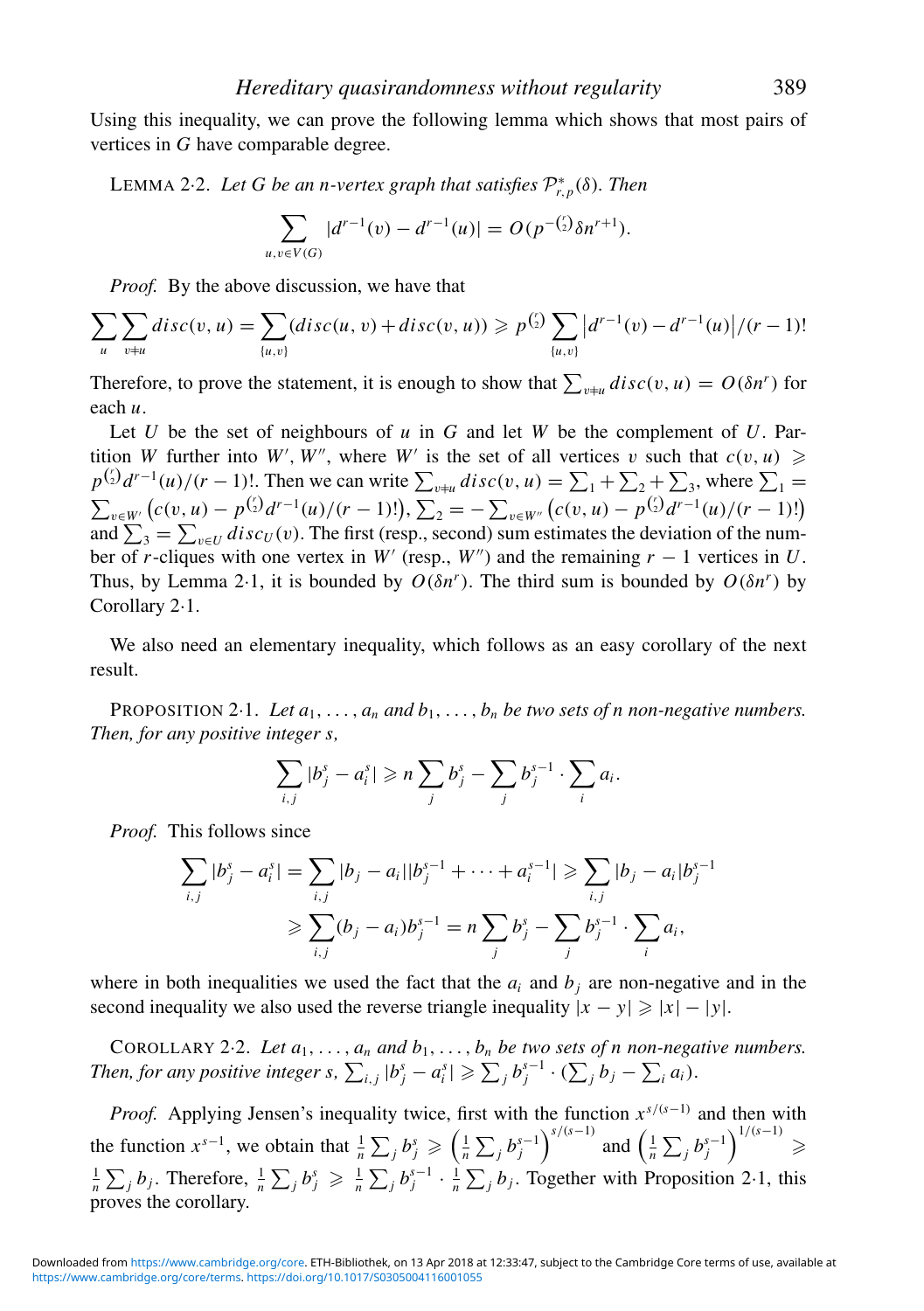We now consider a converse to our intended theorem, saying that if a graph satisfies  $\mathcal{P}_{2,p}^*(\gamma)$ , then it also satisfies  $\mathcal{P}_{r,p}^*(r^2\gamma)$ . Versions of this counting lemma already appear in the literature, for example, in Section 10.5 of Lovász' book on graph limits [16]. However, because this result is central to our estimates and not as well known as it should be, we include the proof.

LEMMA 2 $\cdot$ 3. If a graph G satisfies  $\mathcal{P}_{2,p}^*(\gamma)$ , then it also satisfies  $\mathcal{P}_{r,p}^*(r^2\gamma)$ .

*Proof.* Given *S*,  $T \subseteq V(G)$ , write  $e(S, T) = \sum_{s \in S, t \in T} 1_G(s, t)$ , where  $1_G$  is the indicator function for edges of *G*. In particular, when  $S = T$ , this counts the number of labelled edges in *S*. By assumption,  $e(S, S) = p|S|^2 \pm \gamma n^2$  for all  $S \subseteq V(G)$ . Therefore, using the identity

$$
2e(S,T) = e(S \cup T, S \cup T) + e(S \cap T, S \cap T) - e(S \setminus T, S \setminus T) - e(T \setminus S, T \setminus S),
$$

we see that  $e(S, T) = p|S||T| \pm 2\gamma n^2$  for all *S*,  $T \subseteq V(G)$ . Rewriting this conclusion, we see that

$$
|\sum_{s \in S, t \in T} (1_G(s, t) - p)| \leq 2\gamma n^2
$$

for all *S*,  $T \subseteq V(G)$ . In turn, this implies that for any functions  $u, v : V(G) \rightarrow [0, 1]$ ,

$$
|\sum_{x,y\in V(G)} (1_G(x,y)-p)u(x)v(y)| \leq 2\gamma n^2.
$$

Indeed, since the function we wish to estimate is linear in  $u(x)$  and  $v(y)$  for each x and y, the value of the function is maximised when *u* and *v* take values in  $\{0, 1\}$ . In this case, *u* and v correspond to indicator functions, so the inequality reduces to the previous special case.

For ease of notation, we spell out the rest of the proof for the case of triangles. By telescoping, the deviation between the number of labelled triangles in a set  $S \subseteq V(G)$  and its expected value is

$$
\sum_{x,y,z\in S} (1_G(x,y)1_G(y,z)1_G(z,x) - p^3) = \sum_{x,y,z\in S} (1_G(x,y) - p)1_G(y,z)1_G(z,x) + \sum_{x,y,z\in S} p(1_G(y,z) - p)1_G(z,x) + \sum_{x,y,z\in S} p^2(1_G(z,x) - p).
$$

Each term on the right-hand side of this equation may be written as a sum over terms of the form  $\sum_{x,y\in V(G)} (1_G(x, y) - p)u(x)v(y)$  for some appropriate *u* and *v*, thus implying that the deviation we are interested in is at most  $6\gamma n^3$ . In general, we will be telescoping over  $\binom{r}{2}$ terms, one for each edge in  $K_r$ , so the resulting deviation is  $\binom{r}{2} 2 \gamma n^r \leq r^2 \gamma n^r$ , as required.  $\binom{r}{2} 2 \gamma n^r \leq r^2 \gamma n^r$ , as required.

We will also use some simple ingredients from other papers. The first, taken from a paper of Erdős, Goldberg, Pach and Spencer [6], says that if an *n*-vertex graph contains a set which deviates from the expected density, then there is also a set of order *n*/2 which deviates from this density.

LEMMA 2<sup>.4</sup>. Let G be an n-vertex graph of density q. If there is a subset  $S \subseteq V(G)$  for *which*  $|e(S) - q^{\binom{|S|}{2}}$  $\binom{|S|}{2}$   $\geq D$ , then there exists a set S' of order n/2 such that  $|e(S') - q\binom{|S'|}{2}$  $\binom{S'}{2}$ | $\geqslant$  $(1/4 + o(1)) D$ .

We also need a special case of the Kruskal–Katona theorem [**10**, **13**] giving an upper bound for the number of *r*-cliques in a graph with given density. The result we use is given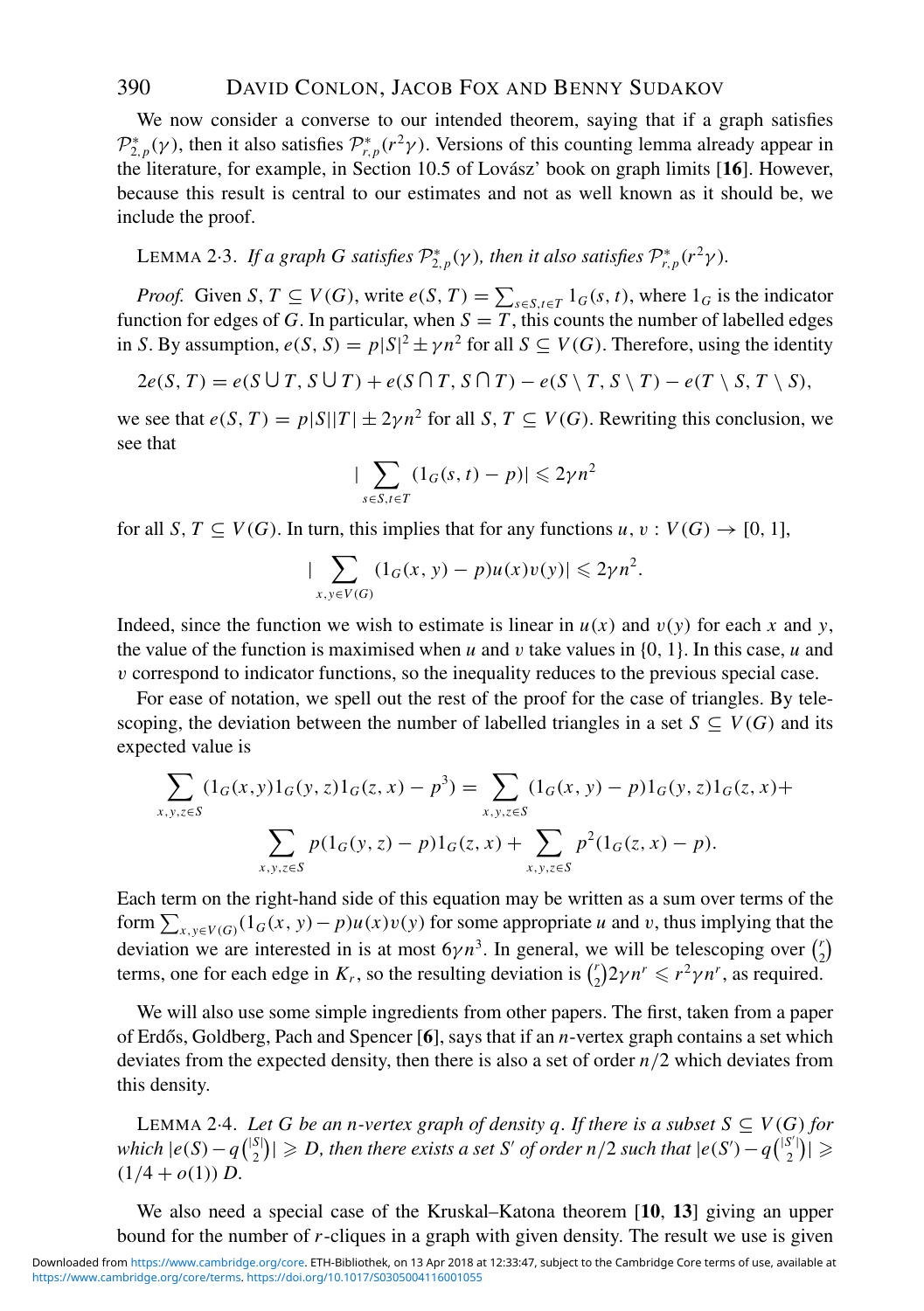as an exercise in Lovász' problem book [15, Exercise 31b, Chapter 13]. Here the binomial coefficient  $\binom{x}{r}$  $\binom{x}{r}$  is extended to all real *x* in the obvious way.

LEMMA 2 $\cdot$ 5. Let  $r \geqslant 3$  be an integer and  $x \geqslant r$  a real number. Then a graph with exactly  $\binom{x}{2}$  $\binom{x}{2}$  edges contains at most  $\binom{x}{r}$ *r cliques of order r.*

Finally, we need the standard Azuma–Hoeffding inequality, which we apply in the following form (see [**9**, Corollary 2·27]).

LEMMA 2.6. *Given positive real numbers*  $\lambda$ ,  $c_1, \ldots, c_k$ , *let*  $f : \{0, 1\}^k \to \mathbb{R}$  *be a function satisfying the following Lipschitz condition: whenever two vectors*  $z, z' \in \{0, 1\}^k$  *differ only in the ith coordinate,*  $|f(z) - f(z')| \leqslant c_i$ . Then, if  $X_1, \ldots, X_k$  are independent *random variables, each taking values in*  $\{0, 1\}$ *, the random variable*  $Y = f(X_1, \ldots, X_k)$ *satisfies*

$$
\mathbb{P}[|Y - \mathbb{E}[Y]| \geq \lambda] \leq 2 \exp \left\{-\frac{\lambda^2}{2 \sum_i c_i^2}\right\}.
$$

We are now ready to prove Theorem 1.1. We will do this by showing that if a sufficiently large graph *G* satisfies  $\mathcal{P}_{r,p}^*(\delta)$ , then it also satisfies  $\mathcal{P}_{2,p}^*(\epsilon)$  with  $\epsilon = O(p^{-2r^2}\delta)$ .

*Proof of Theorem* 1·1*.* Let *G* be an *n*-vertex graph satisfying the assertion of the theorem and  $\text{let } q = e(G) / \binom{n}{2}$ 2 be the edge density of *G*. By the Kruskal–Katona theorem, Lemma 2·5, *G* contains  $O(q^{r/2}n^r)$  labelled *r*-cliques. Since the number of labelled *r*-cliques in *G* is also at least  $p^{r/2}$ , this implies that  $q = \Omega(p^{r-1})$ .

Let  $\gamma = cq^{-(r-2)}p^{-\binom{r}{2}}\delta$  for some constant *c* which we choose later. If *G* does not satisfy  $\mathcal{P}_{2,q}^{*}(\gamma)$ , then it contains a subset of vertices *S* such that *e*(*S*) deviates from  $q\binom{|S|}{2}$  $_2^{\text{S}}$ ) by at least  $\gamma n^2$ . Using Lemma 2.4, we can assume that *S* has order  $n/2$ , allowing for the possibility that  $\gamma$  may change by a small constant factor.

Let *A* be a random subset of *G*, obtained by choosing every vertex independently with probability 1/2. Let  $X = S \cap A$  and let *Y* be a random subset of  $G \setminus A$ , obtained by further choosing every vertex with probability 1/2. By linearity, the expected number of vertices in *X* is  $n/4$  and the expected number of edges in *X* is  $e(S)/4$ . Moreover, both of these quantities are highly concentrated by the Azuma–Hoeffding inequality. Indeed, changing the choice for one vertex can change the number of vertices in *X* by at most one and the number of edges by at most *n*, so the sum of squares of these changes is at most  $O(n)$  for the number of vertices and  $O(n^3)$  for the number of edges. These are much smaller than the square of the corresponding expectations. Similarly, the expected number of vertices and edges in *Y* are  $n/4$  and  $e(G)/16$ , respectively, and they are also both concentrated. Therefore, we can find two disjoint subsets *X* and *Y*, each of order  $n/4 + o(n)$ , such that  $e(X) = e(S)/4 + o(n^2)$  and  $e(Y) = e(G)/16 + o(n^2)$ . Thus, by the discussion above, we have  $|e(X) - e(Y)| = \Omega(\gamma n^2)$ and we can delete  $o(n)$  vertices to make the orders of *X* and *Y* equal without changing this inequality.

Let  $U = X \cup Y$  and let  $H = G[U]$  be the subgraph of *G* induced by *U*. Without loss of generality, we will assume that  $e(X) \geqslant e(Y)$ . In particular, the edge density in *X* is at least *q*. Since  $\sum_{x \in X} d_H(x) = 2e(X) + e(X, Y)$  and  $\sum_{y \in Y}$ <br> $\sum_{x \in X} d_H(x) - \sum_{y \in Y} d_H(y) = \Omega(\gamma n^2)$ . Therefore, us:  $d_H(y) = 2e(Y) + e(X, Y)$ , we have  $\sum_{x \in X} d_H(x) - \sum_{y \in Y} d_H(y) = \Omega(\gamma n^2)$ . Therefore, using Corollary 2·2 (with  $s = r - 1$ ) and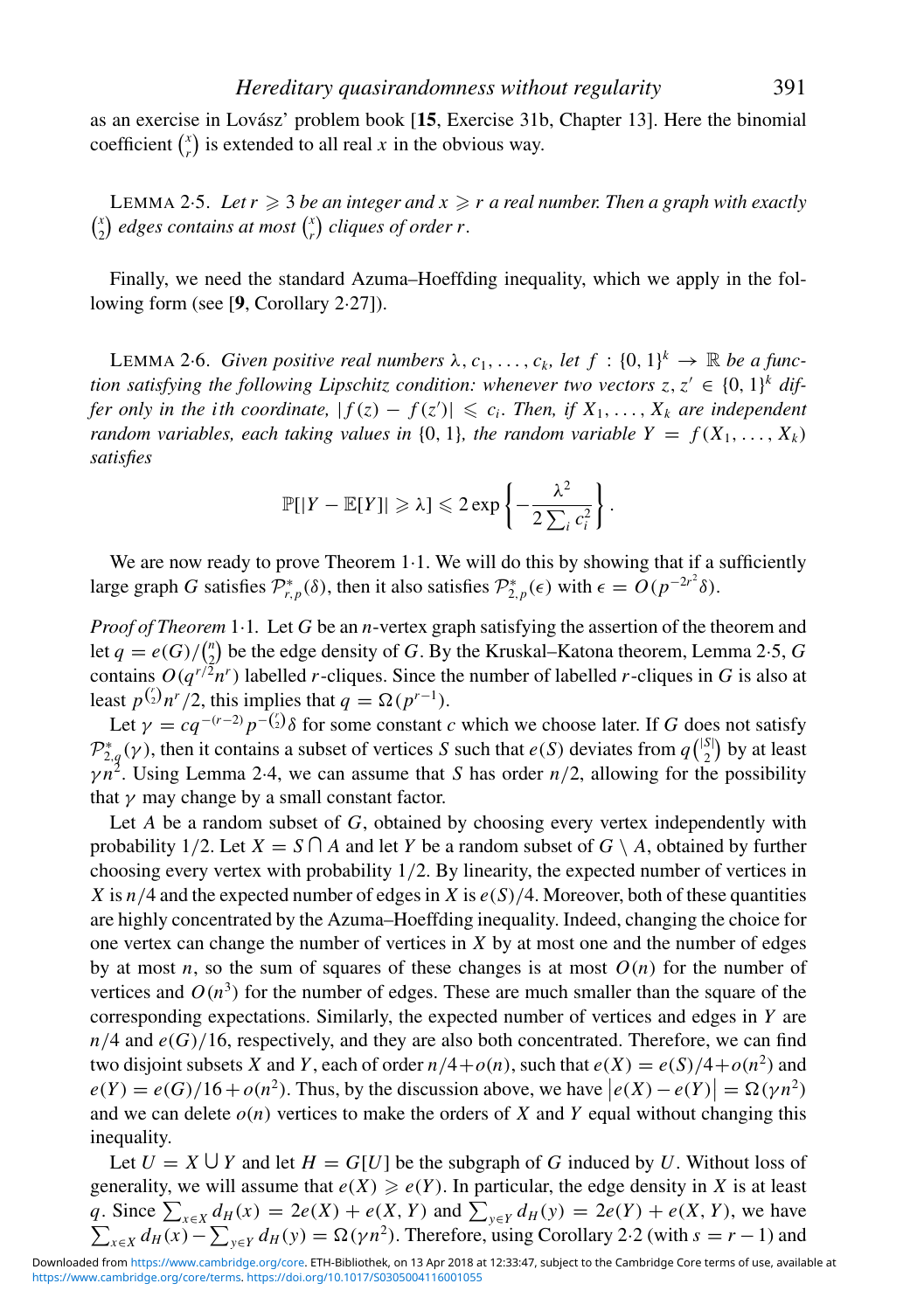$|X| = n/4 + o(n)$ , we deduce that

$$
\sum_{u,v \in H} |d_H^{r-1}(u) - d_H^{r-1}(v)| \ge \sum_{x \in X, y \in Y} |d_H^{r-1}(x) - d_H^{r-1}(y)|
$$
  

$$
\ge \sum_{x \in X} d_H^{r-2}(x) \left( \sum_{x \in X} d_H(x) - \sum_{y \in Y} d_H(y) \right)
$$
  

$$
\ge |X| \left( \sum_{x \in X} d_H(x) / |X| \right)^{r-2} \Omega(\gamma n^2) = \Omega(q^{r-2}\gamma n^{r+1}).
$$

For a sufficiently large constant *c* (in the definition of  $\gamma$ ), this contradicts Lemma 2.2 and implies that *G* satisfies  $\mathcal{P}_{2,q}^*(\gamma)$ . Finally, by Lemma 2.3, we have that any graph satisfying  $\mathcal{P}_{2,q}^*(\gamma)$  also satisfies  $\mathcal{P}_{r,q}^*(r^2\gamma)$ . Therefore, the number of labelled *r*-cliques in *G* deviates from  $q^{r \choose 2} n^r$  by at most  $r^2 \gamma n^r$ . On the other hand, the difference between  $(p \pm \epsilon)^{r \choose 2}$  and  $p^{r \choose 2}$ has order of magnitude  $\Omega(p^{r-1} \epsilon)$ . Thus, if *q* differs from *p* by  $\epsilon = c' p^{-(r-1)} \gamma$  for sufficiently large *c'*, we obtain the wrong count of *r*-cliques in *G*, contradicting  $\mathcal{P}_{r,p}^{*}(\delta)$ . Therefore, *G* must satisfy  $\mathcal{P}_{2,p}^{*}(\epsilon)$ . Since  $q = \Omega(p^{r-1}), \epsilon = cc'q^{-(r-2)}p^{-2\binom{r}{2}+1}\delta = O(p^{-2r^2}\delta)$ , completing the proof.

#### 3. *General graphs*

In this section, we prove Theorem 1·2. We will assume throughout that *H* does not have isolated vertices, as deleting such a vertex from *H* simply scales the number of labelled copies in *S* by a factor of  $|S| - r + 1$ .

We say that an *n*-vertex graph *G* has property  $\mathcal{Q}_{H,p}(\epsilon)$  if, for every *r* disjoint subsets  $V_1, \ldots, V_r \subseteq V(G)$ , the number of labelled copies of *H* with one vertex in each  $V_i$  is  $p^m r! \prod_{i=1}^r |V_i| \pm \epsilon n^r$ . In other words, property  $\mathcal{Q}_{H,p}(\epsilon)$  says that if we average over all possible permutations  $\pi$  of [*r*] the number of copies of *H* with the copy of vertex *i* in  $V_{\pi(i)}$ , the result is at most  $\epsilon n^r / r!$  from  $p^m \prod_{i=1}^r |V_i|$ .

For a subset  $U \subseteq V(G)$ , let  $N_H(U)$  denote the number of labelled copies of *H* in *G* whose vertices lie in *U*. Let  $N_H(V_1,\ldots,V_r)$  denote the number of labelled copies of *H* in *G* with one vertex in each *V<sub>i</sub>*. For  $S \subseteq [r]$ , let  $U_S = \bigcup_{i \in S} V_i$ . By the inclusion-exclusion principle, we have

$$
N_H(V_1,\ldots,V_r)=\sum_{S\subseteq [r]} (-1)^{r-|S|} N_H(U_S).
$$

If *G* has property  $\mathcal{P}_{H,p}^{*}(\epsilon)$ , it follows that  $N_H(U_S)$  is within  $\epsilon n^r$  of  $p^m|U_S|^r$ . Applying this to each of the  $2^r - 1$  choices of *S*, we get that  $N_H(V_1, \ldots, V_r)$  is within  $(2^r - 1)\epsilon n^r$  of  $p^m r! \prod_{i=1}^r |V_i|$ . Hence, we have the following lemma.

LEMMA 3 $\cdot$ 1. *If G satisfies*  $\mathcal{P}_{H,p}^*(\epsilon)$ , then it also satisfies  $\mathcal{Q}_{H,p}((2^r-1)\epsilon)$ .

We remark that the property studied by Reiher and Schacht [18] is a variant of  $\mathcal{Q}_{H,p}$ . We say that a graph *G* on *n* vertices has property  $\mathcal{R}_{H,p}(\epsilon)$  if for any *r* disjoint vertex subsets  $V_1, \ldots, V_r$  of *G* and every one-to-one mapping  $\pi : V(H) \to [r]$ , the number of copies of *H* where the image of v is in  $V_{\pi(v)}$  for each vertex v of *H* is within  $\epsilon n^r$  of  $p^m \prod_{i=1}^r |V_i|$ . Note that R is a stronger property than Q, since, if a graph satisfies  $\mathcal{R}_{H,p}(\epsilon)$ , then it also satisfies  $Q_{H,p}(r!\epsilon)$ . It remains an open problem to find a simple proof (i.e., without going through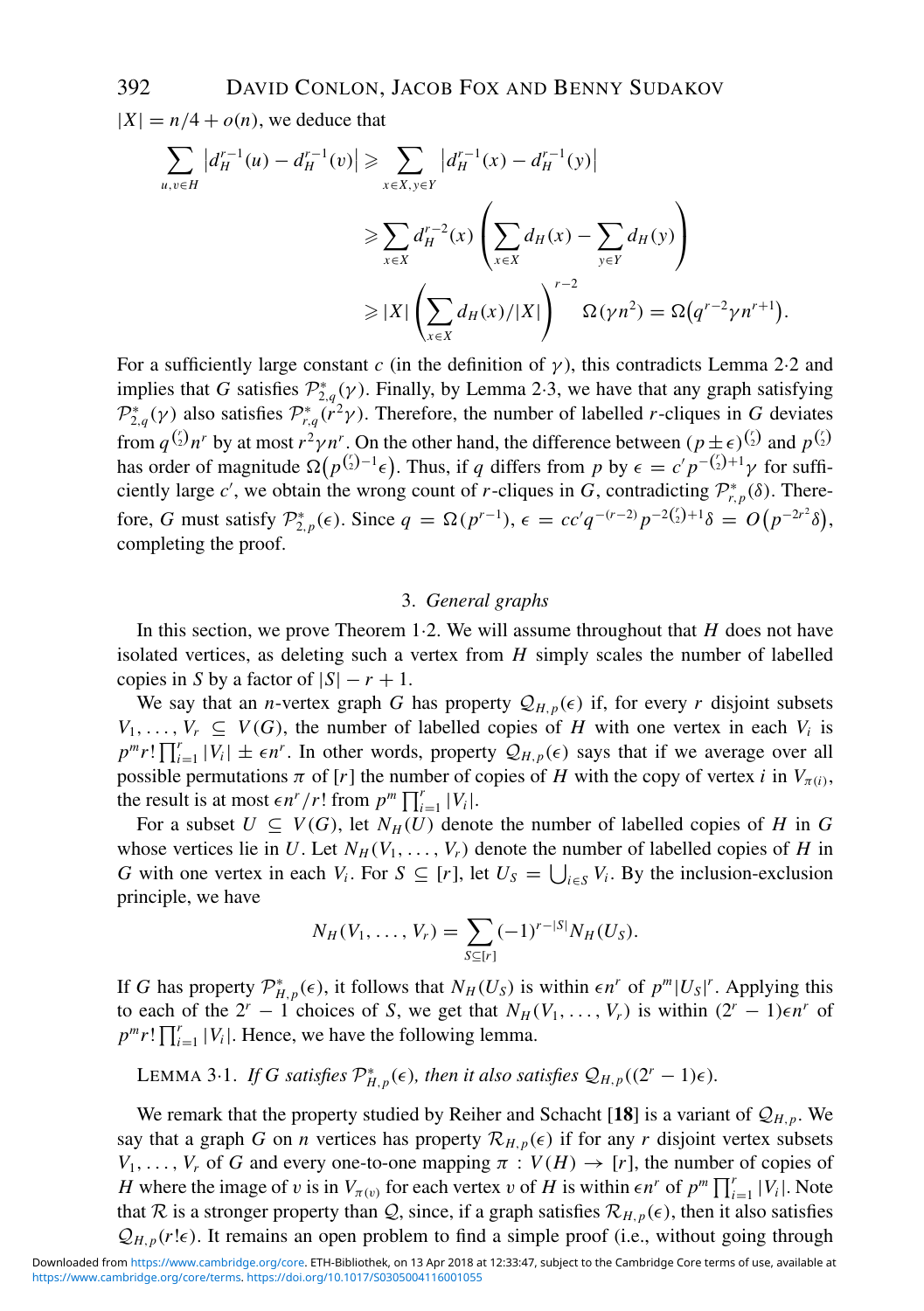the methods developed here or through regularity methods) that shows the other direction, that  $Q$  implies  $R$ .

We say that a pair  $(A, B)$  of vertex subsets of a graph *G* is *lower-* $(q, \epsilon)$ -regular if, for all  $A' \subseteq A$  and  $B' \subseteq B$ ,

$$
e(A', B') \geqslant q|A'||B'| - \epsilon|A||B|.
$$

That is, the density between all pairs of large subsets is at least *q*, up to an error depending on  $\epsilon$ . As in the proof of Lemma 2.3, this is equivalent to saying that for all functions  $u$ :  $A \rightarrow [0, 1]$  and  $v : B \rightarrow [0, 1]$ ,

$$
\sum_{a\in A,b\in B} 1_G(a,b)u(a)v(b) \geqslant q \sum_{a\in A,b\in B} u(a)v(b) - \epsilon |A||B|.
$$

Similarly, we say that  $(A, B)$  is *upper-* $(q, \epsilon)$ -regular if, for all subsets  $A' \subseteq A$  and  $B' \subseteq$ *B*,

$$
e(A', B') \leqslant q|A'||B'| + \epsilon|A||B|.
$$

We note that if a pair of subsets is both lower- $(q, \epsilon)$ -regular and upper- $(q, \epsilon)$ -regular, it satisfies a notion of regularity introduced by Lovász and Szegedy [17] (though equivalent up to a polynomial change in  $\epsilon$  to the original notion of regularity introduced by Szemerédi [23]).

The following counting lemma gives a lower bound for the number of copies of a graph *H* between a collection of sets with lower-regular pairs. We omit the proof, which follows by the same telescoping argument used for Lemma 2·3.

LEMMA 3·2. *Let H be a graph on vertex set* {1, 2,...,*r*}*. Let G be a graph with vertex subsets*  $V_1, \ldots, V_r$  *such that*  $(V_i, V_j)$  *is lower-* $(p_{ij}, \epsilon)$ -regular for each edge  $(i, j)$  of H. *Then the number of homomorphisms from H to G with the copy of vertex i in*  $V_i$  *is at least* 

$$
\left(\prod_{(i,j)\in E(H)} p_{ij} - e(H)\epsilon\right) \prod_{i=1}^r |V_i|.
$$

Note that a similar lemma also holds if lower is replaced by upper and  $-$  by  $+$ . It is also worth noting that we have not insisted that the vertex sets  $V_1, \ldots, V_r$  be disjoint. In particular, we may take  $V_1 = \cdots = V_r$  to obtain a non-partite version of the lemma.

The next lemma shows that lower regularity implies upper regularity and vice versa.

LEMMA 3.3. If a pair  $(A, B)$  of vertex subsets of a graph is not lower- $(d(A, B), \epsilon)$ *regular, then it is also not upper-*( $d(A, B)$ ,  $\epsilon/2$ )-regular. The same holds if lower and upper *are switched.*

*Proof.* By assumption, there are subsets  $A' \subset A$  and  $B' \subset B$  such that  $e(A', B')$  –  $d(A, B)|A'||B'| < -\epsilon |A||B|$ . As

$$
e(A', B') + e(A \setminus A', B) + e(A', B \setminus B')
$$
  
=  $e(A, B)$   
=  $d(A, B)|A||B|$   
=  $d(A, B)|A'||B'| + d(A, B)|A \setminus A'||B| + d(A, B)|A'||B \setminus B'|$ ,

it follows that at least one of the pairs  $(A \setminus A', B)$  and  $(A', B \setminus B')$  demonstrates that  $(A, B)$ is not upper- $(d(A, B), \epsilon/2)$ -regular. The proof when lower and upper are switched is the same.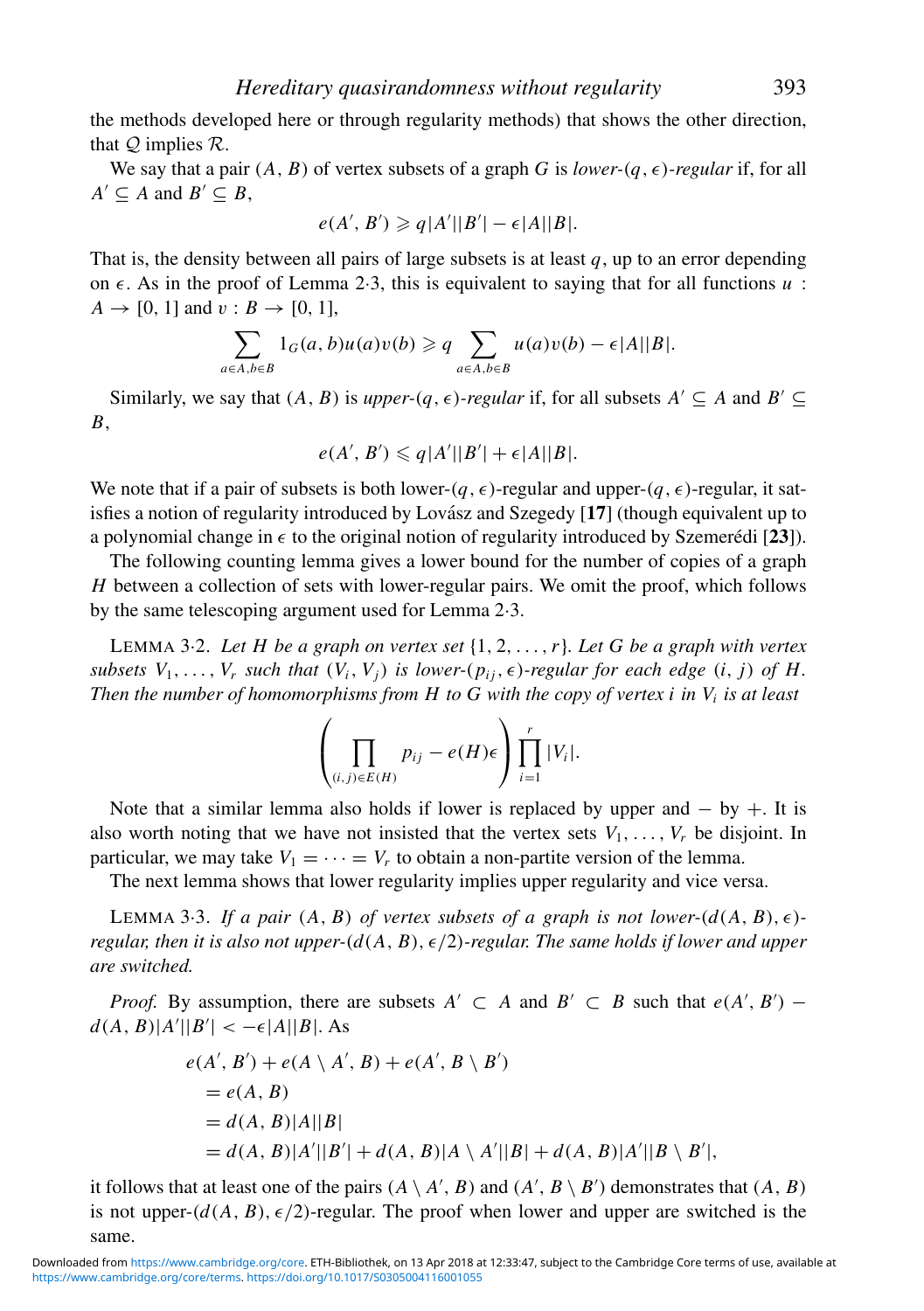We also need a simple lemma saying that we can always find a pair of subsets of equal size which bear witness to irregularity.

LEMMA 3·4. *Suppose* (*A*, *B*) *is a pair of vertex subsets of a graph which is not upper-*  $(q, \gamma)$ -regular. Then there are subsets  $A' \subseteq A$  and  $B' \subseteq B$  with  $|A'| = |B'|$  and  $d(A', B') \geq$  $q + \gamma \min(|A|/|A'|, |B|/|B'|)$ . The same holds with upper replaced by lower,  $+$  by  $-$  and *the inequality reversed.*

*Proof.* As  $(A, B)$  is not upper- $(q, \gamma)$ -regular, there are subsets  $A_0 \subseteq A$  and  $B_0 \subseteq B$ such that  $e(A_0, B_0) \geqslant q|A_0||B_0| + \gamma|A||B|$ . Without loss of generality, we may assume that  $|A_0| \leq |B_0|$ . Let  $B' \subseteq B_0$  be the subset of  $|A_0|$  vertices with the most neighbours in  $A_0$  and  $A' = A_0$ . Then

$$
d(A', B') \geq d(A_0, B_0) = \frac{e(A_0, B_0)}{|A_0||B_0|} \geqslant q + \gamma \frac{|A||B|}{|A_0||B_0|} \geqslant q + \gamma \frac{|A|}{|A'|},
$$

as required.

The next lemma shows that if a graph satisfies  $Q_{H,p}$  but there are sets *A* and *B* for which the density  $d(A, B)$  deviates significantly from the expected density, then there are sets  $A'$ and  $B'$  such that the density  $d(A', B')$  deviates by even more. This observation will allow us to run a density-increment argument in the proof of Theorem 1·2.

LEMMA 3·5. *Let H be a graph with r vertices and m edges. Suppose G is a graph on n vertices that satisfies*  $Q_{H,p}(\delta)$  *and has disjoint subsets A and B with*  $|A| = |B|$  *such that*  $\delta \leq \alpha mp^m r^{-r} (|A|/n)^r / 4r$  and  $d(A, B) \geq (1 + \alpha)p$  or  $d(A, B) \leq (1 - \alpha)p$  with  $\alpha \leq$ 1/16*mr. Then there are also disjoint subsets A' and B' with*  $|A'| = |B'|$  *and*  $d(A', B') \ge$  $(1 + (1 + \beta)\alpha)p$  or  $d(A', B') \leq (1 - (1 + \beta)\alpha)p$  where  $\beta = (p^{m-1}/4r^3)(|A|/|A'|)$ .

*Proof.* Suppose that we are in the case where  $d(A, B) \geq (1+\alpha)p$ . Let  $q = (1-\alpha)p$  and  $v = p^m \alpha/(4r)$ . Take an arbitrary equitable partition of *A* into  $\lfloor r/2 \rfloor$  subsets  $A_1, \ldots, A_{\lfloor r/2 \rfloor}$ and *B* into  $\lceil r/2 \rceil$  subsets  $A_{\lfloor r/2 \rfloor + 1}, \ldots, A_r$ .

First suppose that there is a pair  $(A_i, A_j)$  with  $1 \leq i \leq r/2$   $1 \leq j \leq r$  which is not lower-( $d(A, B)$ ,  $v$ )-regular. As  $A_i \subset A$  and  $A_j \subset B$ ,  $(A, B)$  is not lower-( $d(A, B)$ ,  $v'$ )regular, where  $v' = v|A_i|||A_j|/|A||B| \ge 2v/r^2$ . By Lemma 3.3,  $(A, B)$  is also not upper- $(d(A, B), v'/2)$ -regular. Therefore, by Lemma 3·4, there are subsets  $A' \subseteq A$  and *B*<sup> $\prime$ </sup>  $\subseteq$  *B* such that  $|A'| = |B'|$  and  $d(A', B') \ge d(A, B) + (v'/2)(|A|/|A'|) \ge d(A, B) +$  $(v/r^2)(|A|/|A'|)$ . Hence, since  $(v/r^2)(|A|/|A'|) = \alpha \beta p$ , we may suppose all pairs  $(A_i, A_j)$ with  $1 \leq i \leq \lfloor r/2 \rfloor < j \leq r$  are lower- $(d(A, B), v)$ -regular.

Now suppose there is a pair  $(A_i, A_j)$  with  $1 < i < j \leqslant \lfloor r/2 \rfloor$  which is not lower- $(q, v)$ regular. By Lemma 3·4, there are subsets  $A' \subseteq A_i$  and  $B' \subseteq A_j$  with  $|A'| = |B'|$  and  $d(A', B') \leq q - \nu \min\{|A_i|/|A'|, |A_j|/|B'|\} \leq q - (\nu/r)(|A|/|A'|) \leq (1 - (1 + \beta)\alpha)p$ . Hence, we may suppose all pairs  $(A_i, A_j)$  with  $1 < i < j \leqslant \lfloor r/2 \rfloor$  are lower- $(q, v)$ -regular. Similarly, we may suppose all pairs  $(A_i, A_j)$  with  $\lfloor r/2 \rfloor < i < j \leq r$  are lower- $(q, v)$ regular.

Consider a bijection  $\phi: V(H) \to [r]$ . Let  $m_1$  denote the number of edges  $(v, w)$  of *H* for which  $\phi(v), \phi(w) \leqslant \lfloor r/2 \rfloor$  or  $\phi(v), \phi(w) > \lfloor r/2 \rfloor$  and  $m_2$  denote the number of edges  $(v, w)$  of *H* for which $\phi(v) \leq r/2$   $\leq \phi(w)$ , so  $m = m_1 + m_2$ . By Lemma 3.2, the number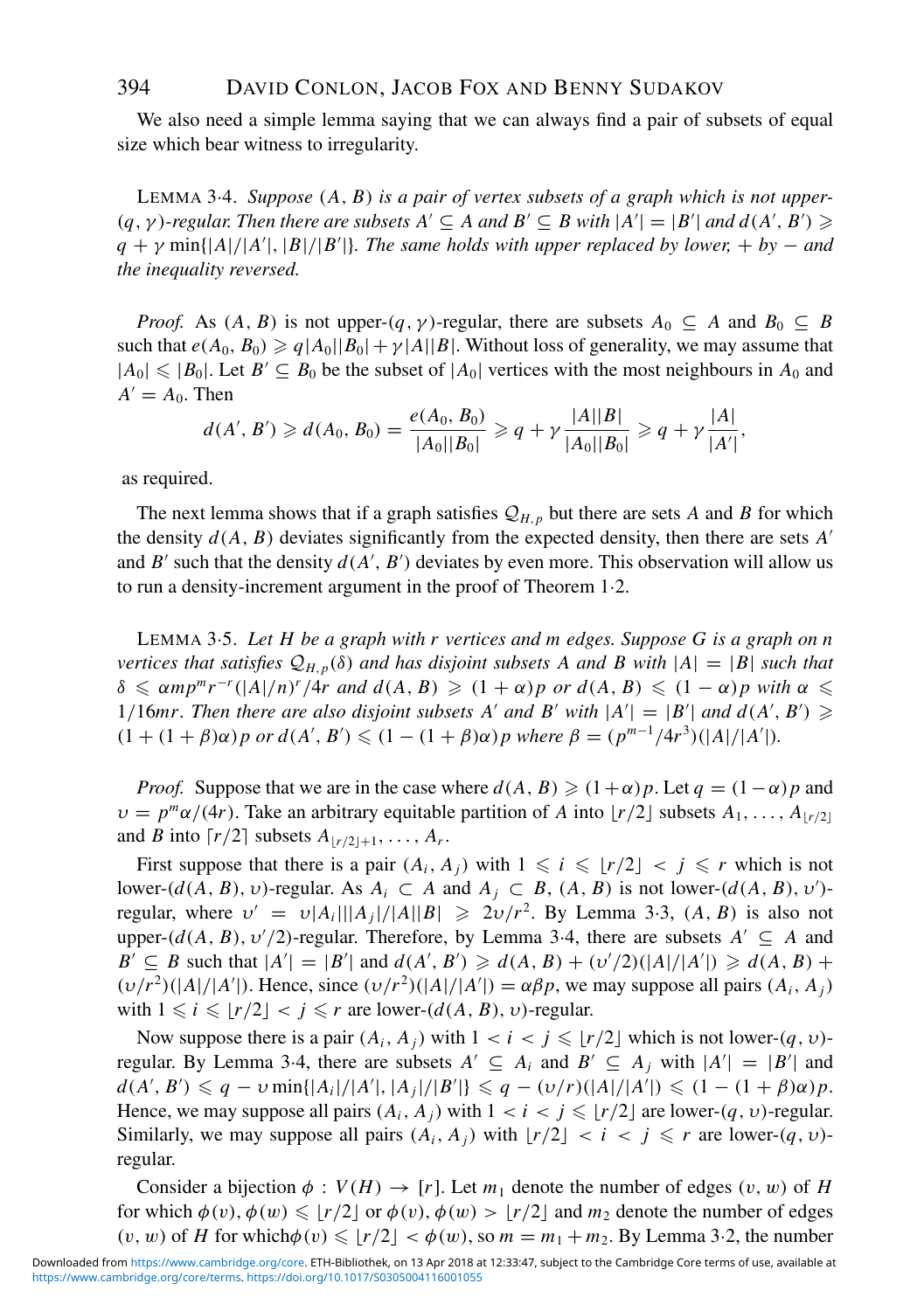of copies of *H* where v maps to  $A_{\phi(v)}$  for each vertex  $v \in H$  is at least

$$
(q^{m_1}d(A, B)^{m_2} - m\nu) \prod_{i=1}^r |A_i| \ge ((1 - \alpha)^{m_1}(1 + \alpha)^{m_2}p^m - m\nu) \prod_{i=1}^r |A_i|
$$
  
\n
$$
\ge ((1 - \alpha m_1)(1 + \alpha m_2)p^m - m\nu) \prod_{i=1}^r |A_i|
$$
  
\n
$$
= ((1 - \alpha m_1 + \alpha m_2 - \alpha^2 m_1 m_2)p^m - m\nu) \prod_{i=1}^r |A_i|
$$
  
\n
$$
\ge ((1 - \alpha m_1 + \alpha m_2 - \alpha m/64r)p^m - m\nu) \prod_{i=1}^r |A_i|,
$$
 (1)

where in the last inequality we used  $m_1m_2 \leq m^2/4$ , which follows from  $m_1 + m_2 = m$  and the AM–GM inequality, and  $\alpha \leq 1/16mr$ .

We average this lower bound over all choices of  $\phi$ . Each edge  $(v, w)$  maps to a pair  $(i, j)$ with  $i < j$  and the probability this pair satisfies  $i \leqslant \lfloor r/2 \rfloor < j$  is  $\lfloor r/2 \rfloor \lceil r/2 \rceil / \binom{r}{2} \geqslant$  $\frac{1}{4}(r^2-1)/(\frac{r}{2}) = (1+1/r)/2$ . Thus, by linearity of expectation,  $\mathbb{E}[m_2 - m_1] \ge m/r$ . He  $\binom{r}{2} = (1 + 1/r)/2$ . Thus, by linearity of expectation,  $\mathbb{E}[m_2 - m_1] \geq m/r$ . Hence, the average value of (1) is at least

$$
((1+\alpha \mathbb{E}[m_2 - m_1] - \alpha m/64r) p^m - mv) \prod_{i=1}^r |A_i|
$$

which is at least

$$
((1+\alpha m/r - \alpha m/64r) pm - mv) \prod_{i=1}^{r} |A_i| \geq \left( \left(1 + \frac{63}{64} \alpha m/r\right) pm - mv \right) \prod_{i=1}^{r} |A_i|.
$$

This in turn is equal to

$$
p^m \prod_{i=1}^r |A_i| + \frac{47}{64r} \alpha m p^m \prod_{i=1}^r |A_i| > p^m \prod_{i=1}^r |A_i| + \frac{1}{4r} \alpha m p^m r^{-r} (|A|/n)^r n^r \geqslant p^m \prod_{i=1}^r |A_i| + \delta n^r,
$$

contradicting the assumption that *G* satisfies  $Q_{H,p}(\delta)$  and completing the proof in this case. The case  $d(A, B) \leq (1 - \alpha)p$  follows similarly.

A single vertex subset *U* of a graph is called  $\epsilon$ -regular if, for each pair of subsets *A'*, *B'*  $\subset$ *U*, we have  $|e(A', B') - d(U)|A'||B'|| \leq \epsilon |U|^2$ . In [3], the first two authors proved the following lemma with  $\delta^{-1}$  having a double-exponential dependence on  $\epsilon^{-1}$ .

LEMMA 3.6. *For each*  $\epsilon > 0$ , there is  $\delta > 0$  such that every graph on n vertices has an -*-regular subset on at least* δ*n vertices.*

We are now ready to prove Theorem 1.2. That is, we will show that if *G* satisfies  $\mathcal{P}_{H,p}^*(\delta)$ with  $\delta = c'(p, r) \epsilon^{c(p, r)}$ , then it also satisfies  $\mathcal{P}_{2, p}^*(\epsilon)$ , where *r* is the number of vertices in *H*.

*Proof of Theorem* 1·2*.* Suppose for contradiction that *G* is a graph on *n* vertices which satisfies property  $\mathcal{P}_{H,p}^*(\delta)$ , but does not satisfy property  $\mathcal{P}_{2,p}^*(\epsilon)$ , where  $\delta = c'(p,r)\epsilon^{c(p,r)}$ with  $c(p, r) = 10r^4p^{1-m}$  and  $c'(p, r) > 0$  will be chosen sufficiently small depending only on *p* and *r*. By Lemma 3·1, *G* also has property  $Q_{H,p}((2^r - 1)\delta)$ . As *G* does not satisfy property  $\mathcal{P}_{2,p}^*(\epsilon)$ , there is  $S \subseteq V(G)$  with  $|2e(S) - p|S|^2 > \epsilon n^2$ . Averaging over all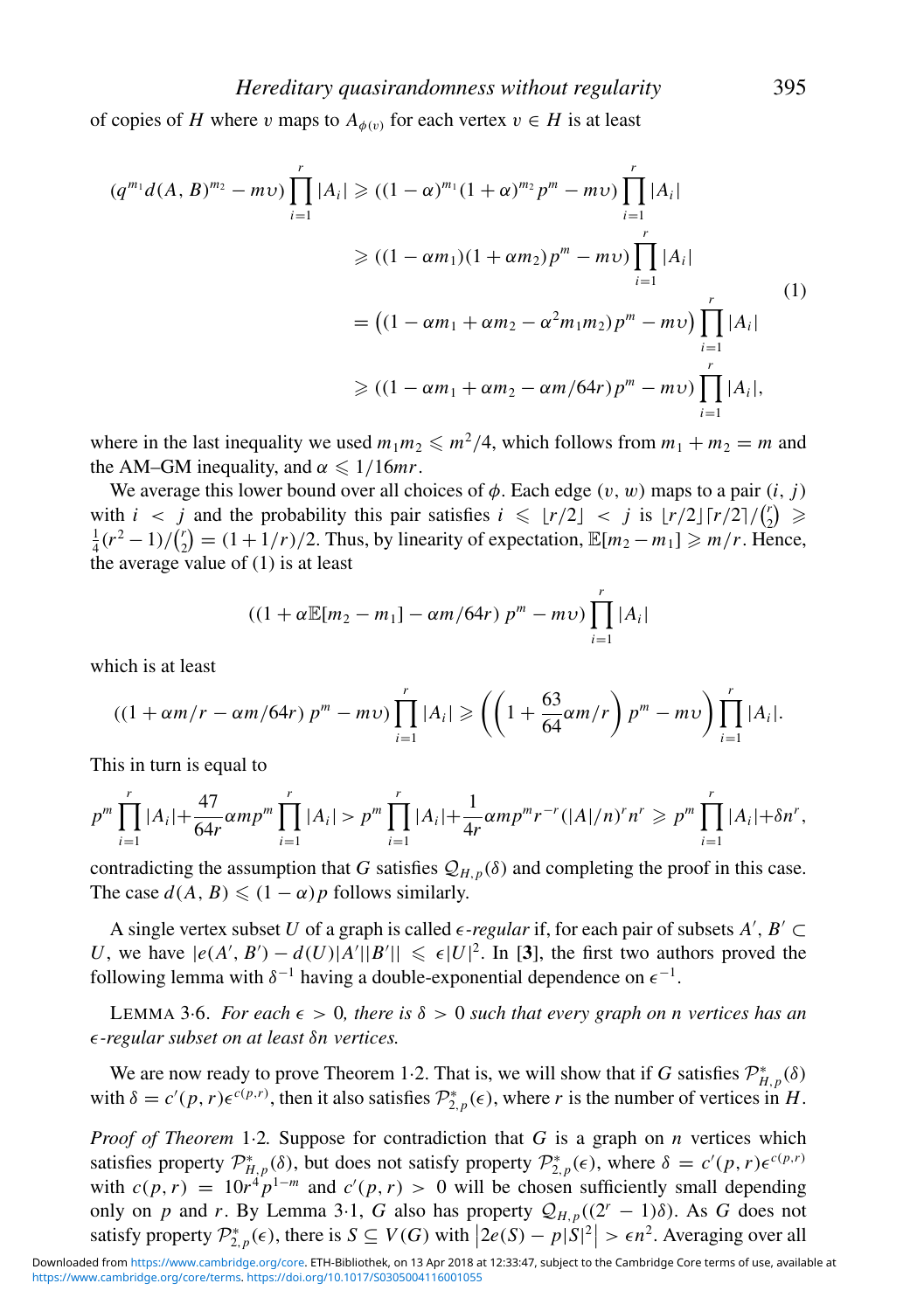equitable partitions  $S = A \cup B$ , we obtain that there are disjoint vertex subsets  $A_0$  and  $B_0$ with  $|A_0| = |B_0|$  and  $|e(A_0, B_0) - p|A_0||B_0|| > \epsilon n^2/4$ . We have  $|A_0|^2 = |A_0||B_0| > \epsilon n^2/4$ , so that  $|A_0| \ge \epsilon^{1/2} n/2$  and also  $|d(A_0, B_0) - p| > \epsilon n^2/(4|A_0||B_0|) \ge \epsilon$ .

We repeatedly apply Lemma 3.5, starting with  $A_0$  and  $B_0$ , until we arrive at a pair of subsets  $(A', B')$  with  $|A'| = |B'|$  and  $d(A', B') = (1 + \alpha)p$  or  $d(A', B') = (1 - \alpha)p$ , for some  $\alpha \geq 1/16mr$ . As we will see below, the sets defined during this process will always be sufficiently large that we may continue applying Lemma 3·5 until this happens. Having already found disjoint sets  $A_i$  and  $B_i$  with  $|d(A_i, B_i)/p - 1| := \alpha_i$  (so, in particular,  $\alpha_0 > \epsilon/p$ , we apply Lemma 3.5 to obtain disjoint sets  $A'_i$  and  $B'_i$  with  $|A'_i| = |B'_i|$  and  $|d(A'_i, B'_i)/p - 1| \geq (1 + \beta_i)\alpha_i$ , where  $\beta_i = (p^{m-1}/4r^3)(|A_i|/|A'_i|)$ . Let  $A_{i+1}$  and  $B_{i+1}$  be disjoint sets with  $|A_{i+1}|$  as large as possible such that  $|A_{i+1}|=|B_{i+1}| \geq |A'_i|$  and  $\alpha_{i+1} :=$  $|d(A_{i+1}, B_{i+1})/p - 1| \geq |d(A'_i, B'_i)/p - 1|$  is as large as possible (such sets exist because  $A'_i$  and  $B'_i$  have the desired properties).

Let  $a_i = |A_{i-1}|/|A_i|$ . Note that  $a_i \ge 1$ , as otherwise we would have taken  $A_i$  and  $B_i$  for *A<sub>i−1</sub>* and *B<sub>i−1</sub>*, respectively. Let  $\gamma = p^{m-1}/4r^3$ , so that  $\alpha_{i+1} \geqslant (1 + \gamma a_{i+1})\alpha_i$ . Let  $i_0$  be the last *i* for which we obtain an  $A_i$  and  $B_i$ , so that either  $\alpha_{i_0} \geq 1/16mr$  or the sets  $A' = A_{i_0}$ and  $B' = B_{i_0}$  are too small for the hypotheses of Lemma 3.5 to hold. We have

$$
\alpha_{i_0} = \alpha_0 \prod_{j=1}^{i_0} \frac{\alpha_j}{\alpha_{j-1}} \geqslant \alpha_0 \prod_{j=1}^{i_0} (1 + \gamma a_j).
$$

As also  $\alpha_{i_0} \leq 1/p$  and  $\alpha_0 \geq \epsilon/p$ , we get  $\prod_{j=1}^{i_0} (1 + \gamma a_j) \leq 1/\epsilon$ . Given this inequality, the maximum of  $\prod_{j=1}^{i_0} a_j$  is attained when all the  $a_j$  are equal; call this equal value a. Thus, we are interested in the maximum of  $a^{i_0}$  given that  $(1 + \gamma a)^{i_0} \leq 1/\epsilon$ . This is equivalent to maximizing  $\ln a/\ln(1 + \gamma a)$ . Let  $x = \gamma a$ . For  $x \le 1.5$ , we have  $\ln(1 + x) \ge x/2$ and so  $\ln a/\ln(1 + \gamma a) \leq 2\ln a/x = (2/\gamma)(\ln a/a) \leq 2/e\gamma$ . For  $x > 1.5$ , we have  $\ln a/\ln(1 + \gamma a) \leqslant \ln a/\ln(\gamma a) = 1 + \ln \gamma^{-1}/\ln x \leqslant 3 \ln \gamma^{-1}$ . As we may assume  $r \geqslant 3$ and  $m \geq 2$ ,  $\gamma$  is small enough that the first bound is larger, so we have

$$
|A'| = |A_0| / \prod_{j=1}^{i_0} a_j \geqslant \epsilon^{2/(e\gamma)} |A_0| \geqslant \frac{1}{2} \epsilon^{1/2 + 2/(e\gamma)} n.
$$

By the choice of  $c(p, r)$ ,  $|A'| = |A_{i_0}|$  is large enough that Lemma 3.5 still applies at the next step if  $\alpha := \alpha_{i_0} \leq 1/16mr$ . Therefore, we must have  $\alpha > 1/16mr$ .

The sets *A'* and *B'* have order at least  $\epsilon^{5r^3 p^{1-m}} n$ . Suppose that  $d(A', B') = (1 + \alpha)p$  with  $\alpha > 1/16mr$ . The other case when  $d(A', B') < (1 - \alpha)p$  is handled similarly. Let *C* be the subset of *A'* with at least  $(1 + \alpha/2)p|B'|$  neighbours in *B'*, so  $|C| \ge |A'| \alpha p/2$ . Let  $\eta := 10^{-5} \alpha^2 p^{2m} m^{-2}$  and  $\kappa = 2m \eta p^{1-m}$ . Apply Lemma 3.6 to the subgraph of *G* induced by *C*. We get a subset  $C_1 \subset C$  which is *η*-regular with  $|C_1| \ge \tau |C|$ , where  $\tau$  only depends on *p* and *r*. If  $d(C_1) < p - \kappa$ , then by the counting lemma, Lemma 3.2, the number of homomorphisms from  $H$  to  $C_1$  is at most

$$
(p - \kappa)^m |C_1|^r + m\eta |C_1|^r \le (1 - \frac{\kappa}{p})p^m |C_1|^r + m\eta |C|^r
$$
  
=  $p^m |C_1|^r - m\eta |C_1|^r \le p^m |C_1|^r - a(p, r)e^{8r^4 p^{1-m}} n^r$ 

for an appropriate constant  $a(p, r)$ . This contradicts  $\mathcal{P}_{H, p}^{*}(\delta)$  when  $c'(p, r)$  is sufficiently small. Hence,  $d(C_1) \geqslant p - \kappa$ . Let *D* be the subset of *B'* with at least  $(1 + \alpha/4)p|C_1|$ Downloaded fro $\Re$ G $i$ g $\Phi$ b $\Im$ C $\Re$ k $\Im$ l $\Im$ l $\Im$ l $\Box$ le $\Im$ e $\Im$ H $\Re$ bl $\Re$ k $\Re$ An $\Im$ E $\Im$ h $\Im$ 2 $\Im$ l $\Im$ at  $D$ 21 $\Im$ at  $D$ 2. $\Re$ z $\Im$ A $\Im$ A $\Re$ C $\Im$ A $\Re$ celt $\Im$ A $\Im$ C $\Im$ l $\Im$  $\Im$ A $\Im$ [https://www.cambridge.org/core/terms.](https://www.cambridge.org/core/terms) <https://doi.org/10.1017/S0305004116001055>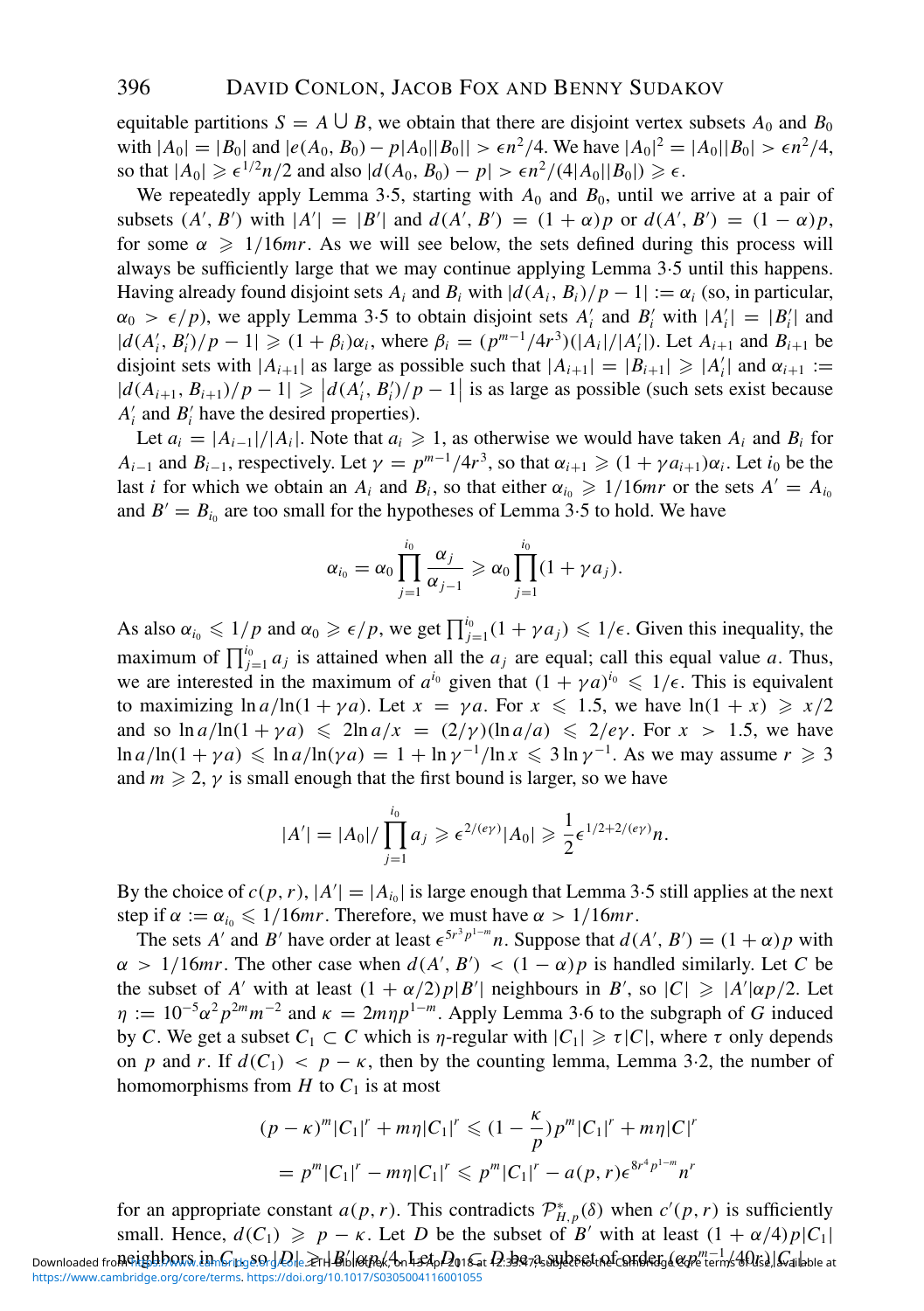The rest of the proof is in showing that  $C_1 \cup D_1$  violates the property  $\mathcal{P}_{H,p}^*(\delta)$  as this subset contains too many labelled copies of *H*. Indeed, by Lemma 3·2, the number of homomorphisms from *H* to *C*<sub>1</sub> is at least  $(p - \kappa)^m |C_1|^r - m\eta |C_1|^r \geq p^m |C_1|^r - (mp^{m-1}\kappa + m\eta)|C_1|^r$ . The number of homomorphisms from  $H$  to  $C_1$  which fail to be copies of  $H$  is at most the number of non-injective mappings from *H* to  $C_1$ , which is less than  $r^2|C_1|^{r-1}$ . Thus, we get at least  $p^m |C_1|^r - (mp^{m-1}\kappa + m\eta + r^2|C_1|^{-1})|C_1|^r$  copies of *H* in  $C_1$ .

We next give a lower bound on the number of copies of *H* in  $C_1 \cup D_1$  with the copy of vertex *i* in  $D_1$  and the remaining  $r - 1$  vertices in  $C_1$ . Suppose vertex *i* has degree *t* in *H*. We have  $t \geq 1$  as *H* has no isolated vertices. Fix a vertex  $v \in D_1$  to map *i* to, and let  $C_2$ be the neighbourhood of *i* in  $C_1$ , so  $|C_2| \geq (1 + \alpha/4)p|C_1|$ . Since  $|C_2| \geq p|C_1|$  and  $C_1$  is  $η$ -regular, we get that each of the pairs  $(C_1, C_1)$ ,  $(C_1, C_2)$ ,  $(C_2, C_2)$  is  $2p^{-2}η$ -regular. The number of homomorphisms of  $H$  with the copy of vertex  $i$  mapping to  $v$  and the remaining vertices of *H* mapping to  $C_1$  (so each of the *t* neighbors of *i* has to map to  $C_2$ ) is, by Lemma 3·2, at least

$$
((p - \kappa)^{m-t} - (m - t)2p^{-2}\eta) |C_1|^{r-t-1} |C_2|^t
$$
  
\n
$$
\geq (p^{m-t} - (m - t)\kappa p^{m-t-1} - (m - t)2p^{-2}\eta) |C_1|^{r-t-1} |C_2|^t
$$
  
\n
$$
\geq (p^{m-t} - \alpha p^{m-t}/8) |C_1|^{r-t-1} |C_2|^t
$$
  
\n
$$
\geq (p^{m-1} - \alpha p^{m-1}/8) |C_1|^{r-2} |C_2|^1
$$
  
\n
$$
\geq (p^{m-1} - \alpha p^{m-1}/8) (1 + \alpha/4) p |C_1|^{r-1}
$$
  
\n
$$
\geq (1 + \alpha/10) p^m |C_1|^{r-1}.
$$

The number of mappings from *H* to  $C_1 \cup D_1$  with vertex *i* going to *v* and the other  $r - 1$ vertices going to  $C_1$  which are not one-to-one is at most  $r^2|C_1|^{r-2}$ . As  $|C_1| \geq 20r^2\alpha^{-1}p^{-m}$ , then we get at least  $(1 + \alpha/20) p^m |C_1|^{r-1}$  labelled copies of *H* with vertex *i* mapping to v and the remaining vertices mapping to  $C_1$ . Summing over all choices of v in  $D_1$ , we get that there are at least  $(1 + \alpha/20) p^m |C_1|^{r-1} |D_1|$  labelled copies of *H* with vertex *i* mapping to  $D_1$  and the remaining  $r - 1$  vertices mapping to  $C_1$ . Finally, summing over all r choices of *i*, we get at least  $r(1 + \alpha/20) p^m |C_1|^{r-1} |D_1|$  labelled copies of *H* with one vertex mapping to  $D_1$  and the remaining  $r - 1$  vertices mapping to  $C_1$ .

Finally, the number of possible mappings from *H* to  $C_1 \cup D_1$  with at least two vertices in  $D_1$  is at most  $\sum_{j\geqslant 2} \binom{r}{j}$  $\int_{I}^{T}$  $\int$  $|D_1|^j$  $|C_1|^{r-j} \leq r^2$  $|D_1|^2$  $|C_1|^{r-2}$ . Putting the bounds together, we get that the number of labelled copies of *H* in  $C_1 \cup D_1$  is  $p^m | C_1 \cup D_1 |^r$  (this is the sum of the contributions of the main terms) plus at least

$$
r\frac{\alpha}{20}p^{m}|C_1|^{r-1}|D_1|-(mp^{m-1}\kappa+m\eta+r^2|C_1|^{-1})|C_1|^r-r^2|D_1|^2|C_1|^{r-2},
$$

which, substituting in  $|D_1| = \frac{\alpha p^m}{40r} |C_1|$ , is equal to

$$
\frac{\alpha^2}{1600}p^{2m}|C_1|^r-(mp^{m-1}\kappa+m\eta+r^2|C_1|^{-1})|C_1|^r.
$$

Using  $|C_1| \ge r^2 \eta^{-1}$  (recall that  $\eta = 10^{-5} \alpha^2 p^{2m} m^{-2}$ ) and substituting in  $\kappa = 2m\eta p^{1-m}$ , we get that this is at least

$$
\frac{\alpha^2}{1600}p^{2m}|C_1|^r-4m^2\eta|C_1|^r\geqslant 10^{-5}\alpha^2p^{2m}|C_1|^r\geqslant \delta n^r,
$$

DownloadePFQNiQegd./G/\\/p.s.thb.i8gc.bgsen\_sHiffBujentdy.o.m3ald=2Thi&CO334pletGSctb&nptQQfridge Core terms of use, available at [https://www.cambridge.org/core/terms.](https://www.cambridge.org/core/terms) <https://doi.org/10.1017/S0305004116001055>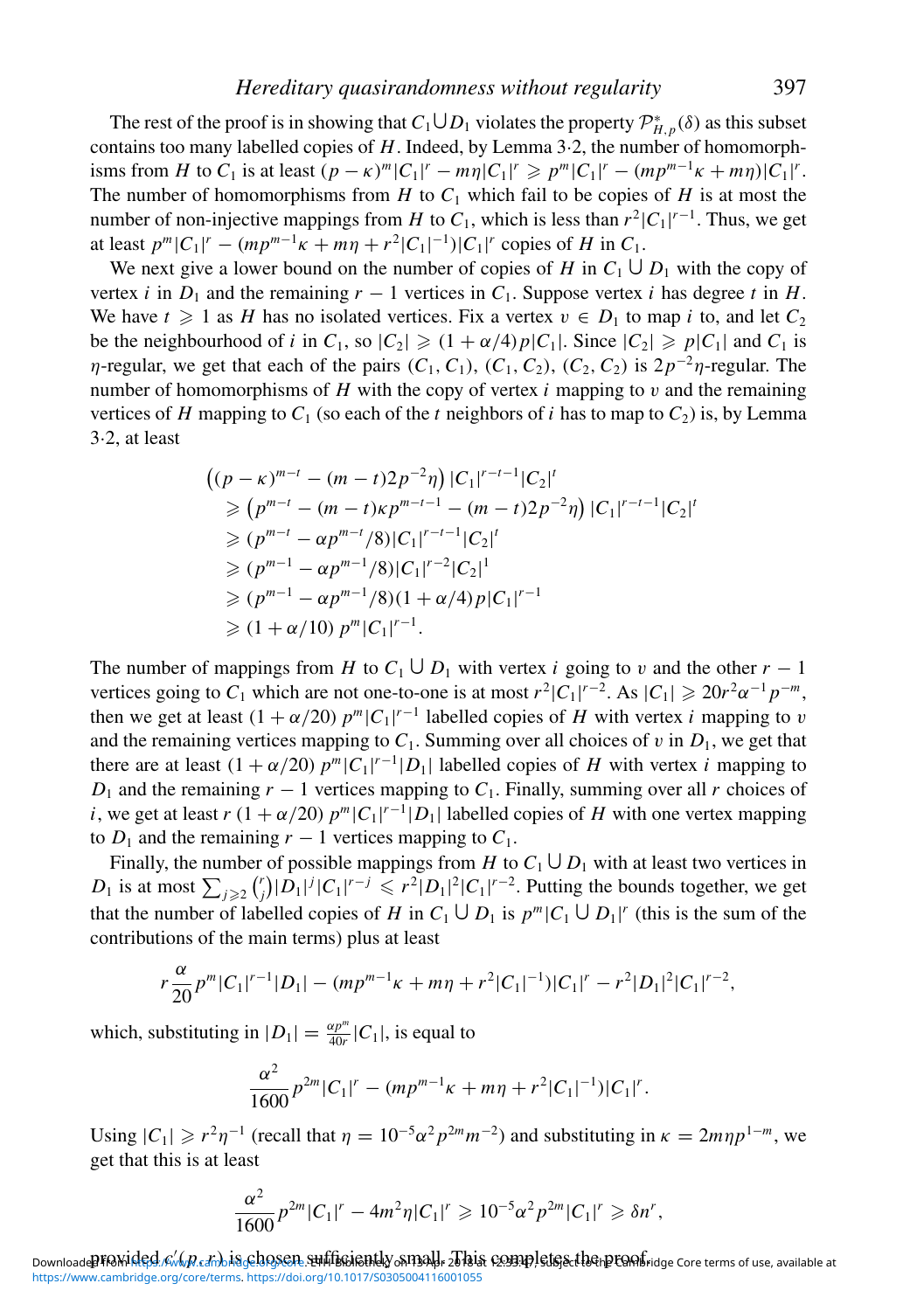#### 4. *Concluding remarks*

It is plausible that Theorem 1·1 can be extended to all *H*, that is, that a graph *G* which satisfies  $\mathcal{P}_{H,p}^*(\delta)$  also satisfies  $\mathcal{P}_{2,p}^*(\epsilon)$  with  $\epsilon \leq c(p,r)\delta$ , where *r* is the number of vertices in *H*. However, it seems that new ideas will be needed to prove this in full generality. It would already be interesting to obtain a linear dependence in the special case  $H = C_4$ .

One might also ask about the quantitative aspects of other quasirandom equivalences. For example, we know that for any  $\epsilon > 0$ , there exists  $\delta > 0$  such that if a graph *G* has density *p* and satisfies  $\mathcal{P}_{C_4,p}(\delta)$ , then it also satisfies  $\mathcal{P}_{2,p}^*(\epsilon)$ . The forcing conjecture, which was already mentioned in the introduction, states that a similar result should hold when  $C_4$  is replaced by any bipartite graph *H* which contains a cycle. Somewhat tentatively, we are willing to venture that the following stronger quantitative version of this conjecture holds.

CONJECTURE 4.1. Let H be a fixed bipartite graph of girth g and  $0 < p < 1$  a fixed *constant. For each*  $\epsilon > 0$ , there is  $\delta = \Omega(\epsilon^g)$  such that any graph G with density p which *satisfies*  $\mathcal{P}_{H,p}(\delta)$  *also satisfies*  $\mathcal{P}_{2,p}^{*}(\epsilon)$ *.* 

To see that the girth dependence would be tight, consider a random graph with *n* vertices whose vertex set is partitioned into two parts  $V_1$  and  $V_2$ , each of order  $n/2$ , with density  $p - \epsilon$  inside parts and density  $p + \epsilon$  between parts. Equivalently, consider the generalised random graph *G* on *two* vertices, where loops have weight  $p - \epsilon$  and the edge between the two vertices has weight  $p + \epsilon$ . By picking one vertex from G, we see that it does not satisfy  $\mathcal{P}_{2,p}^*(\epsilon/2).$ 

Consider now a random mapping of the vertices of *H* to the two vertices of *G*. For an edge *e* of *H*, let  $X_e = -1$  if both vertices of *e* map to the same vertex of *G* and  $X_e = 1$  if the vertices of *e* map to different vertices of *G*. The homomorphism density of *H* in *G* is then

$$
\mathbb{E}[\prod_e(p+X_e\epsilon)].
$$

Suppose that  $e_1, \ldots, e_k$  are edges of *H* with  $k \leq g$ . Since these edges form a forest, it follows that

$$
\mathbb{E}[X_{e_1}X_{e_2}\ldots X_{e_k}]=\mathbb{E}[X_{e_1}]\cdots \mathbb{E}[X_{e_k}].
$$

In particular, since  $\mathbb{E}[X_e] = 0$ , this implies that the coefficient of  $\epsilon^i$  is zero for  $i = 1, \ldots$ , *g* − 1 and, therefore, *G* satisfies  $\mathcal{P}_{H,p}(\delta)$  with  $\delta = O(\epsilon^g)$ .

It is not hard to verify that Conjecture 4·1 holds when *H* is an even cycle. Combining this observation with other known results allows us to prove the conjecture for some reasonably broad classes of graphs. For example, [**4**, Theorem 1·1] implies that if *H* is a bipartite graph with *m* edges which has two vertices in one part complete to the other part and minimum degree at least two in the first part, then the homomorphism density  $t_H(G)$  satisfies  $t_H(G) \geq t_{C_4}(G)^{m/4}$ . Therefore, if  $t_H(G) \leq p^m(1 + \epsilon^4)$ , we have  $t_{C_4}(G) \leqslant p^4(1+\epsilon^4)^{4/m} \leqslant p^4(1+8\epsilon^4/m)$  and the required result for *H* follows from the *C*<sub>4</sub> case. As with the forcing conjecture, similar arguments can likely prove Conjecture 4·1 for many of the graphs for which Sidorenko's conjecture is known to hold. On the other hand, our second-order Sidorenko conjecture may be easier to disprove than the conjecture itself.

#### **REFERENCES**

[**1**] F. R. K. CHUNG, R. L. GRAHAM and R. M. WILSON. Quasi-random graphs. *Combinatorica* **9** (1989), 345–362.